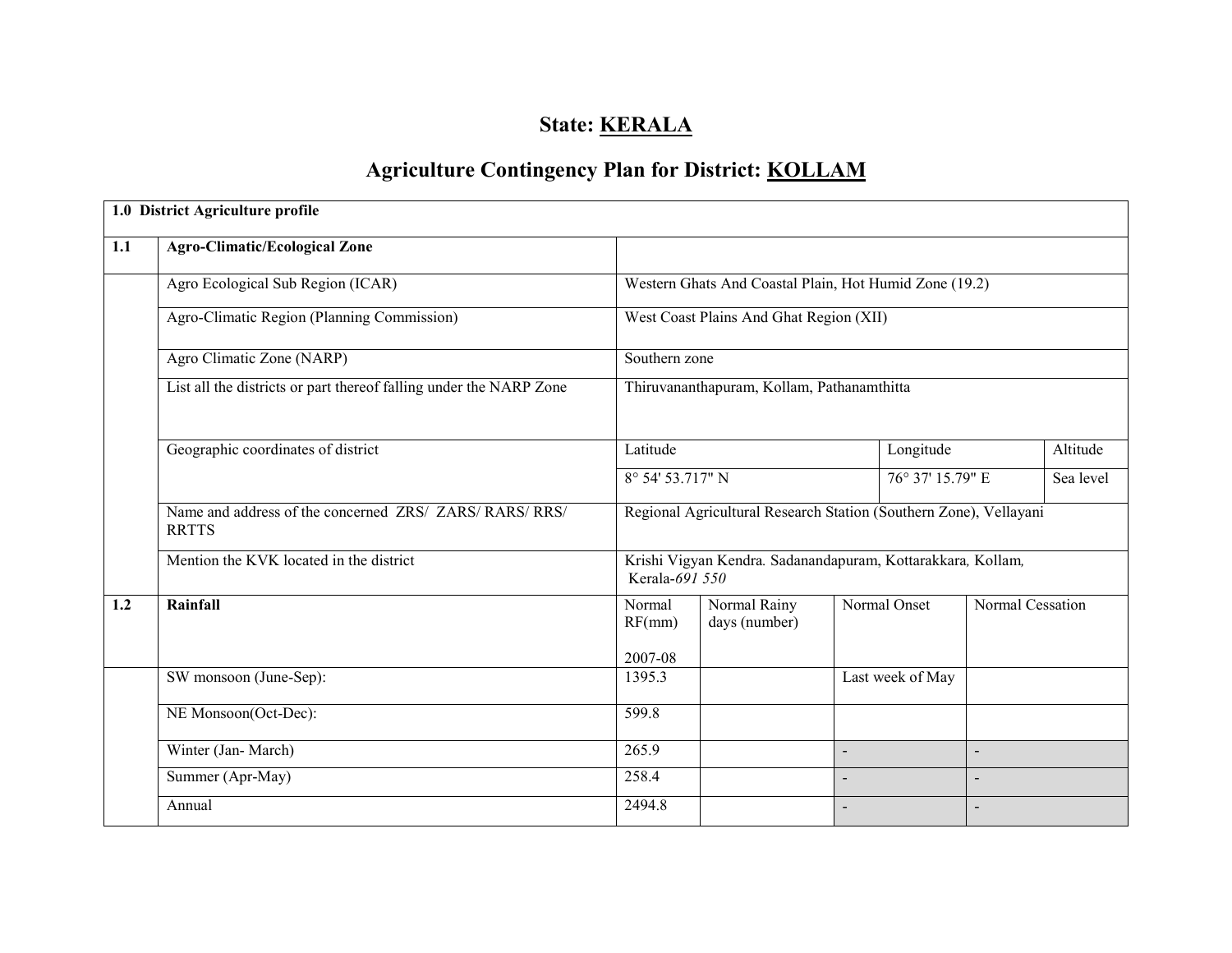| <b>Land use</b>  | Geographical | Forest area | Land under       | Permanent | Cultivable | Land       | Barren and   | Current | Other   |
|------------------|--------------|-------------|------------------|-----------|------------|------------|--------------|---------|---------|
| pattern of the   | area         |             | non-             | pastures  | wasteland  | under      | uncultivable | fallows | fallows |
| district (latest |              |             | agricultural use |           |            | Misc. tree | land         |         |         |
| statistics)      |              |             |                  |           |            | crops and  |              |         |         |
|                  |              |             |                  |           |            | groves     |              |         |         |
| Area (Lakh ha)   | 248788       | 81438       | 23568            | 958       | 115        |            | 228          | 4646    |         |
|                  |              |             |                  |           |            |            |              |         |         |

| 1, 4 | Major Soils (common names like shallow<br>red soils etc.,) | Area ('000 ha) | Percent (%) of total |
|------|------------------------------------------------------------|----------------|----------------------|
|      | Laterite soils                                             | 199082 ha      | 81.4                 |
|      | Sandy soils                                                | 13907 ha       | 5.6                  |
|      | Sandy loams                                                | 4233 ha        | 1.7                  |
|      | Others                                                     | 27658 ha       |                      |
|      | Problem soils                                              | 1730 ha        | 11.3                 |
|      | Others (specify):                                          |                |                      |
| 1.5  | <b>Agricultural land use</b>                               | Area ('000 ha) | Cropping intensity % |
|      | Net sown area                                              | 128342 ha      | 133                  |
|      | Area sown more than once                                   | 42559 ha       |                      |
|      | Gross cropped area                                         | 170901 ha      |                      |

| 1.6 | Irrigation                   |           | Area ('000 ha) 2007-08 |      |                                    |  |  |  |  |
|-----|------------------------------|-----------|------------------------|------|------------------------------------|--|--|--|--|
|     | Net irrigated area           | 4477 ha   |                        |      |                                    |  |  |  |  |
|     | Gross irrigated area         | 5207 ha   |                        |      |                                    |  |  |  |  |
|     | Rainfed area                 | 110657 ha |                        |      |                                    |  |  |  |  |
|     | <b>Sources of Irrigation</b> | Number    | Area ('000 ha)         |      | Percentage of total irrigated area |  |  |  |  |
|     |                              |           | Govt.                  | Pvt. |                                    |  |  |  |  |
|     | Canals                       |           | 974                    | 255  |                                    |  |  |  |  |
|     | Tanks                        |           | 23                     | 356  |                                    |  |  |  |  |
|     | Open wells                   |           |                        | 1983 |                                    |  |  |  |  |
|     | Bore wells                   |           | 4                      |      |                                    |  |  |  |  |
|     | Lift irrigation              |           |                        |      |                                    |  |  |  |  |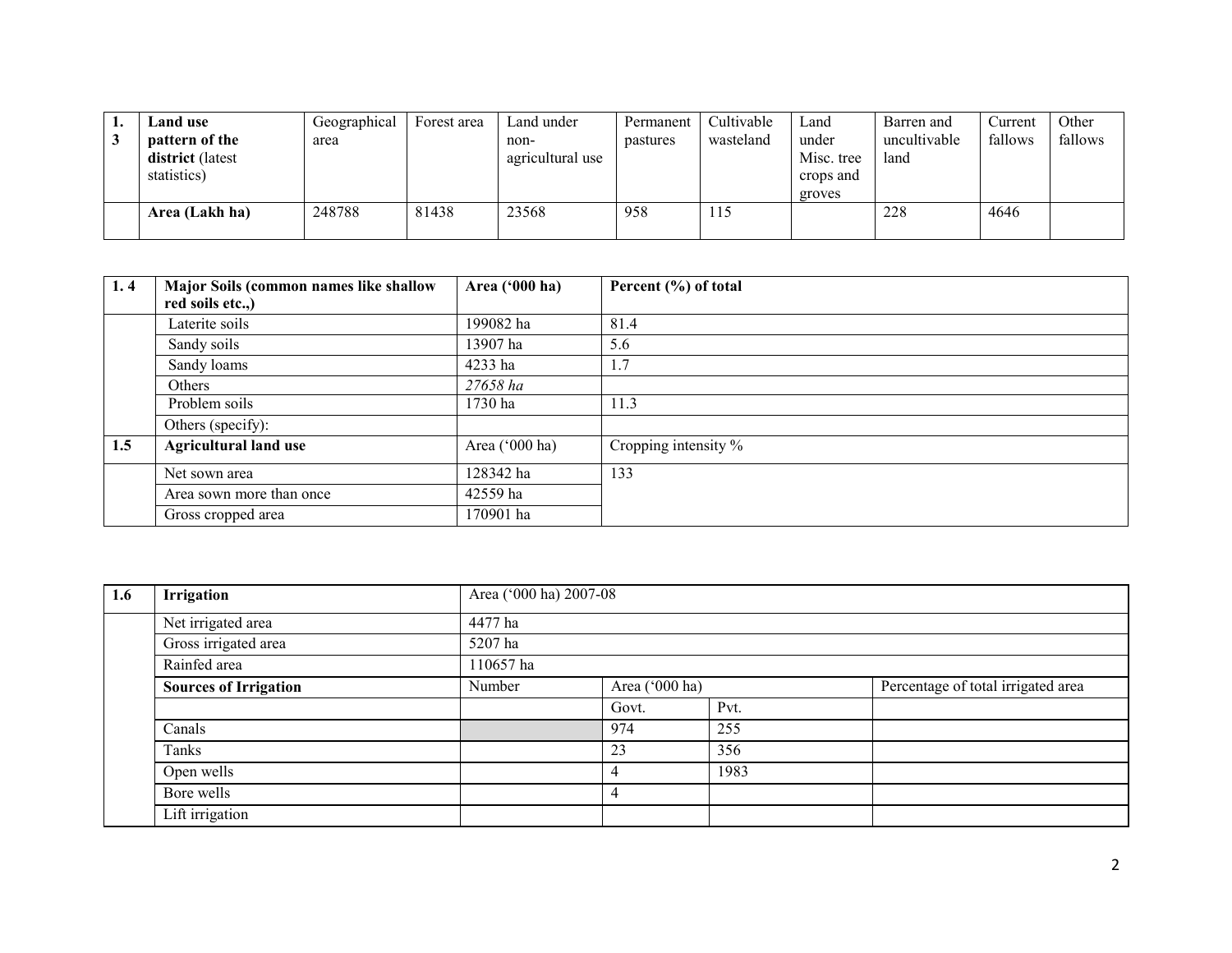| Micro-irrigation                                                                                           |                           | 26                       |  |  |  |  |  |  |
|------------------------------------------------------------------------------------------------------------|---------------------------|--------------------------|--|--|--|--|--|--|
| Other sources                                                                                              |                           |                          |  |  |  |  |  |  |
| Total Irrigated Area                                                                                       |                           |                          |  |  |  |  |  |  |
| Pump sets                                                                                                  |                           |                          |  |  |  |  |  |  |
| No. of Tractors                                                                                            |                           |                          |  |  |  |  |  |  |
| Groundwater availability and use* (Data<br>source: State/Central Ground water<br><b>Department /Board)</b> | No. of blocks/<br>Tehsils | $(\%)$ area of district  |  |  |  |  |  |  |
| Over exploited                                                                                             | 3 blocks                  | 7.45                     |  |  |  |  |  |  |
| Critical                                                                                                   | $\overline{\phantom{a}}$  | $\overline{\phantom{0}}$ |  |  |  |  |  |  |
| Semi-critical                                                                                              | 2 blocks                  | 12.47                    |  |  |  |  |  |  |
| Safe                                                                                                       | 8 blocks                  | 80.08                    |  |  |  |  |  |  |
| Wastewater availability and use                                                                            |                           |                          |  |  |  |  |  |  |
| Ground water quality                                                                                       |                           |                          |  |  |  |  |  |  |
| *over-exploited: groundwater utilization > 100%; critical: 90-100%; semi-critical: 70-90%; safe: <70%      |                           |                          |  |  |  |  |  |  |
|                                                                                                            |                           |                          |  |  |  |  |  |  |

#### 1.7 Area under major field crops & horticulture etc. (2008-09)

| 1.7 | <b>Major Field Crops cultivated</b>                       | 2007-08<br>Area ('000 ha) |                   |                  |         |               |              |  |  |
|-----|-----------------------------------------------------------|---------------------------|-------------------|------------------|---------|---------------|--------------|--|--|
|     |                                                           | <b>Kharif</b>             |                   | Rabi             |         | <b>Summer</b> | <b>Total</b> |  |  |
|     |                                                           | <b>Irrigated</b>          | Rainfed           | <b>Irrigated</b> | Rainfed |               |              |  |  |
|     | <b>Rice</b>                                               | $\overline{\phantom{0}}$  | 1046              | 1260             | 1173    | 60            | 3538         |  |  |
|     | <b>Horticulture crops - Fruits</b><br>Banana and Plantain |                           | Total area (ha)   |                  |         |               |              |  |  |
|     |                                                           |                           | 6368              |                  |         |               |              |  |  |
|     | Jack                                                      |                           | 6595              |                  |         |               |              |  |  |
|     | Mango                                                     |                           | 5084              |                  |         |               |              |  |  |
|     | <b>Horticultural crops - Vegetables</b>                   |                           | Total area (ha)   |                  |         |               |              |  |  |
|     | Amaranthus                                                |                           | 1580              |                  |         |               |              |  |  |
|     | Bittergourd                                               |                           | 107               |                  |         |               |              |  |  |
|     | Green chillies                                            |                           | 190               |                  |         |               |              |  |  |
|     | <b>Medicinal and Aromatic crops</b>                       |                           | <b>Total area</b> |                  |         |               |              |  |  |
|     |                                                           |                           | 79                |                  |         |               |              |  |  |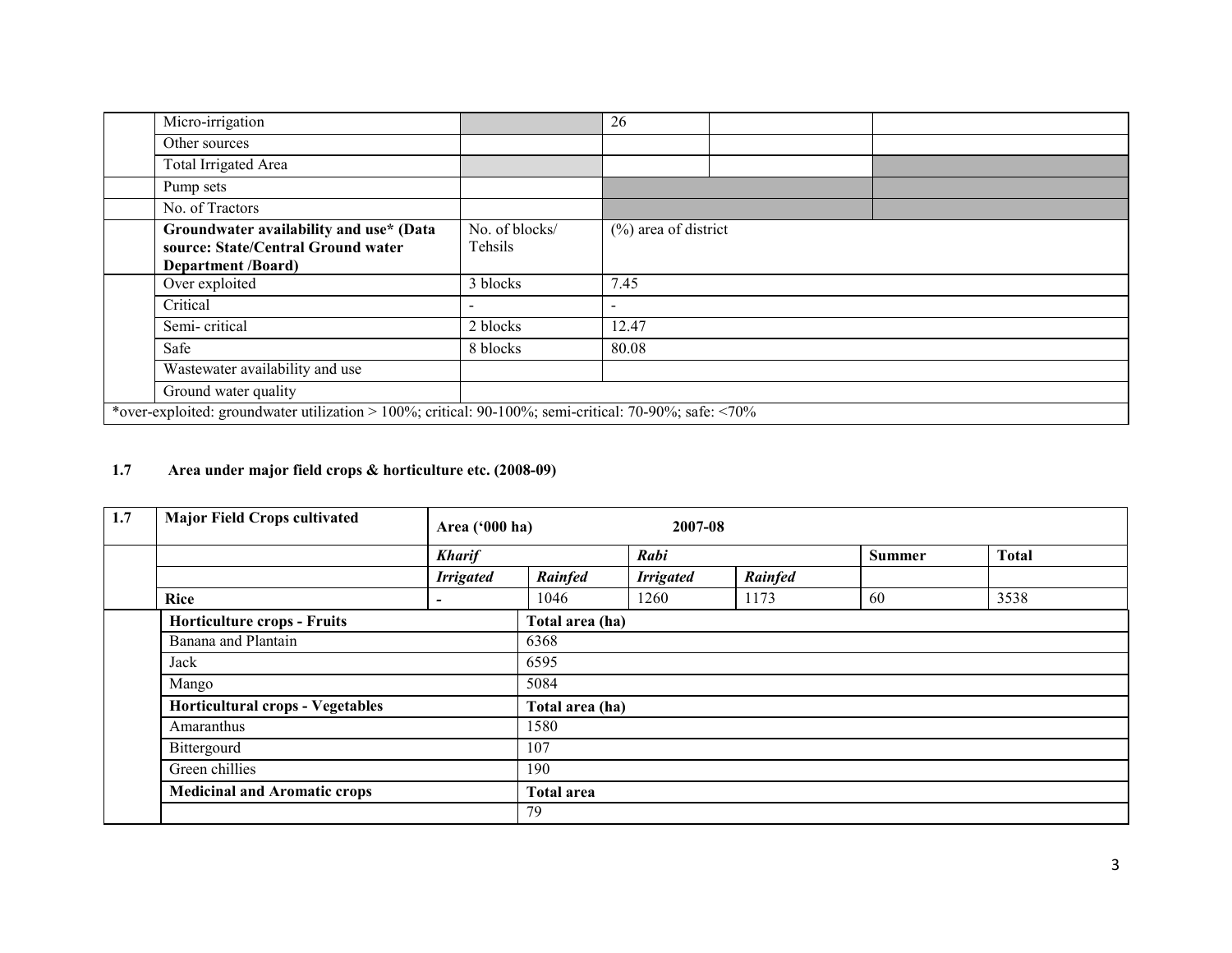| <b>Plantation crops</b> | Total area (ha)   |
|-------------------------|-------------------|
| Cashew                  | 3274              |
| Coconut                 | 58575             |
| Tea                     | 1250              |
| Rubber                  | 35760             |
| Pepper                  | 8988              |
| <b>Fodder crops</b>     | <b>Total area</b> |
| Total fodder crop area  |                   |
| <b>Grazing land</b>     |                   |
| Sericulture etc         |                   |
| <b>Others (Specify)</b> | 110657            |

| 1.8  | Livestock                                                            |  |  | <b>Male ('000)</b> |      | Female ('000) |                                          |     | <b>Total ('000)</b>                                    |                                   |
|------|----------------------------------------------------------------------|--|--|--------------------|------|---------------|------------------------------------------|-----|--------------------------------------------------------|-----------------------------------|
|      | Non descriptive Cattle (local low yielding)                          |  |  | 1040               |      | 7018          |                                          |     | 8058                                                   |                                   |
|      | Crossbred cattle                                                     |  |  | 10762              |      | 136257        |                                          |     | 147019                                                 |                                   |
|      | Non descriptive Buffaloes (local low yielding)                       |  |  |                    |      |               |                                          |     | 2821                                                   |                                   |
|      | <b>Graded Buffaloes</b>                                              |  |  |                    |      |               |                                          |     | <b>NA</b>                                              |                                   |
|      | Goat                                                                 |  |  |                    |      |               |                                          |     | 108965                                                 |                                   |
|      | Sheep                                                                |  |  |                    |      |               |                                          |     | 90                                                     |                                   |
|      | Others (Camel, Pig, Yak etc.) pig/rabbit                             |  |  |                    |      |               |                                          | 986 |                                                        |                                   |
|      | Commercial dairy farms (Number)                                      |  |  |                    |      |               |                                          |     |                                                        |                                   |
| 1.9  | Poultry                                                              |  |  | No. of farms       |      |               | Total No. of birds ('000)                |     |                                                        |                                   |
|      | Commercial - Improved                                                |  |  |                    |      | 324454        |                                          |     |                                                        |                                   |
|      | Backyard-Desi                                                        |  |  |                    |      | 31387         |                                          |     |                                                        |                                   |
| 1.10 | Fisheries (Data source: Chief Planning Officer)                      |  |  |                    |      |               |                                          |     |                                                        |                                   |
|      | A. Capture                                                           |  |  |                    |      |               |                                          |     |                                                        |                                   |
|      | i) Marine (Data Source: Fisheries<br>No. of fishermen<br>Department) |  |  | <b>Boats</b>       |      |               | <b>Nets</b>                              |     |                                                        | <b>Storage</b><br>facilities (Ice |
|      |                                                                      |  |  | Mechanized         | Non- | mechanized    | Mechanized<br>(Trawl nets,<br>Gill nets) |     | Non-mechanized<br>(Shore Seines,<br>Stake & trap nets) | plants etc.)                      |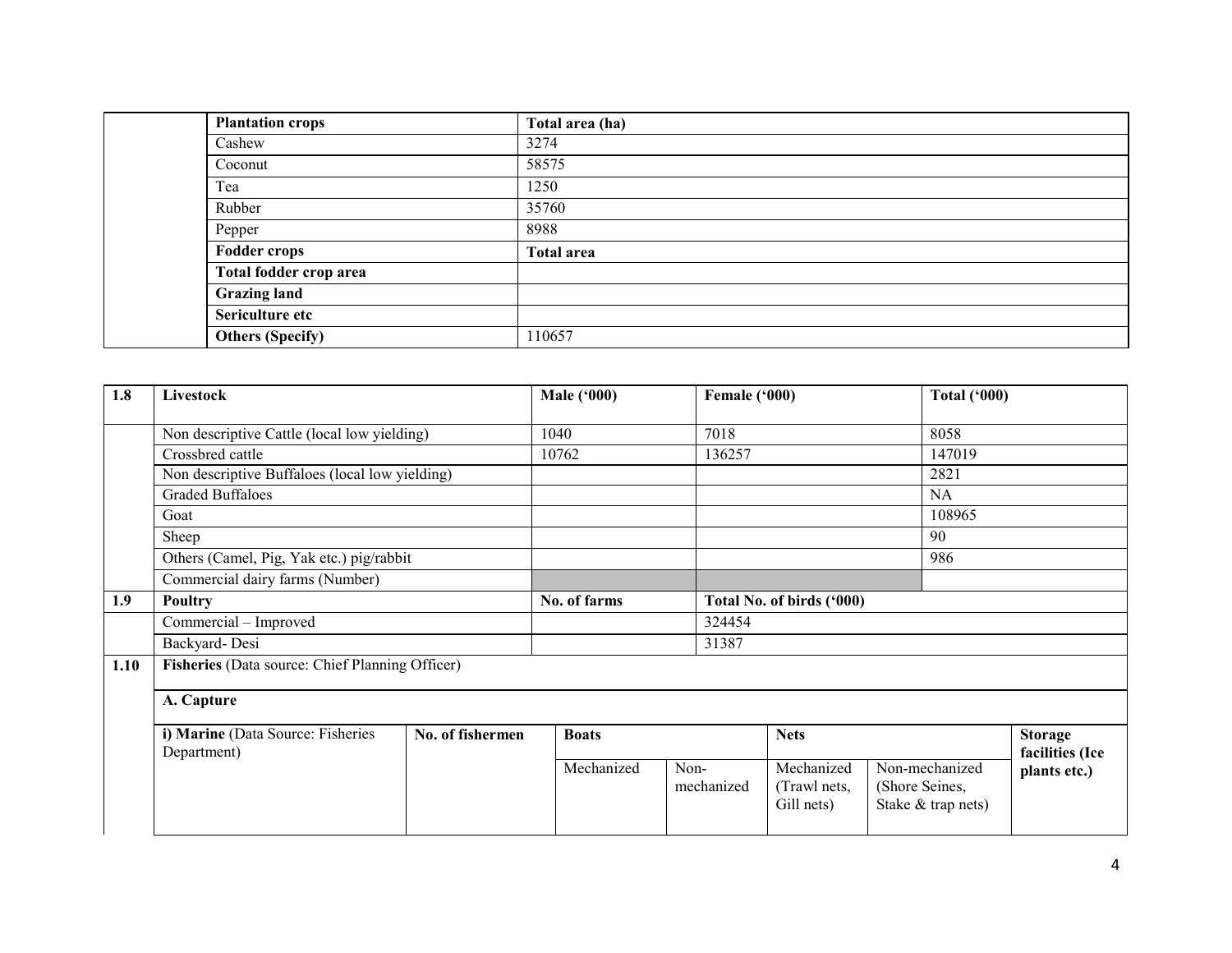|  | ii) Inland (Data Source: Fisheries                                     |  | No. Farmer owned ponds |                        | <b>No. of Reservoirs</b> |  | No. of village tanks |                               |  |  |
|--|------------------------------------------------------------------------|--|------------------------|------------------------|--------------------------|--|----------------------|-------------------------------|--|--|
|  | Department)                                                            |  |                        |                        |                          |  |                      |                               |  |  |
|  | <b>B.</b> Culture                                                      |  |                        |                        |                          |  |                      |                               |  |  |
|  |                                                                        |  |                        | Water Spread Area (ha) | Yield (t/ha)             |  |                      | <b>Production ('000 tons)</b> |  |  |
|  | i) Brackish water (Data Source: MPEDA/<br><b>Fisheries Department)</b> |  |                        |                        |                          |  |                      |                               |  |  |
|  | ii) Fresh water (Data Source: Fisheries<br>Department)                 |  |                        |                        |                          |  |                      |                               |  |  |
|  | <b>Others</b>                                                          |  |                        |                        |                          |  |                      |                               |  |  |

### 2.0 Strategies for weather related contingencies

#### 2.1 Drought

### 2.1.1 Rainfed situation

| Condition                      |                   |                                                                                           | <b>Suggested Contingency measures</b>                                         |                                                                                                                                       |                                                                              |  |  |  |  |  |
|--------------------------------|-------------------|-------------------------------------------------------------------------------------------|-------------------------------------------------------------------------------|---------------------------------------------------------------------------------------------------------------------------------------|------------------------------------------------------------------------------|--|--|--|--|--|
| <b>Early season</b><br>drought | Major<br>Farming  | <b>Normal</b><br>Crop/cropping system                                                     | Change in crop/cropping<br>system                                             | <b>Agronomic measures</b>                                                                                                             | <b>Remarks on Implementation</b>                                             |  |  |  |  |  |
| (delayed<br>onset)             | situation         |                                                                                           |                                                                               |                                                                                                                                       |                                                                              |  |  |  |  |  |
| Delay by 2<br>weeks June       | Laterite<br>soils | <b>Rice Based Cropping</b><br>system<br>Rice as major<br>$\overline{\phantom{a}}$<br>crop | No<br>prefer<br>short<br>Change,<br>duration varieties<br>Suggested sequence- | Direct seeding of medium/short<br>insensitive<br>duration<br>photo<br>varieties instead of photo sensitive<br>long duration varieties | No Scheme required can be<br>met from the funds allotted for<br>the district |  |  |  |  |  |
|                                |                   |                                                                                           | Rice-Rice,<br>Rice-Rice-Vegetables,                                           | Foliar spray of $2\%$ DAP + $1\%$<br>KCl (MOP) during critical stages<br>of flowering and grain formation                             |                                                                              |  |  |  |  |  |
|                                |                   |                                                                                           | Rice-Pulses                                                                   |                                                                                                                                       |                                                                              |  |  |  |  |  |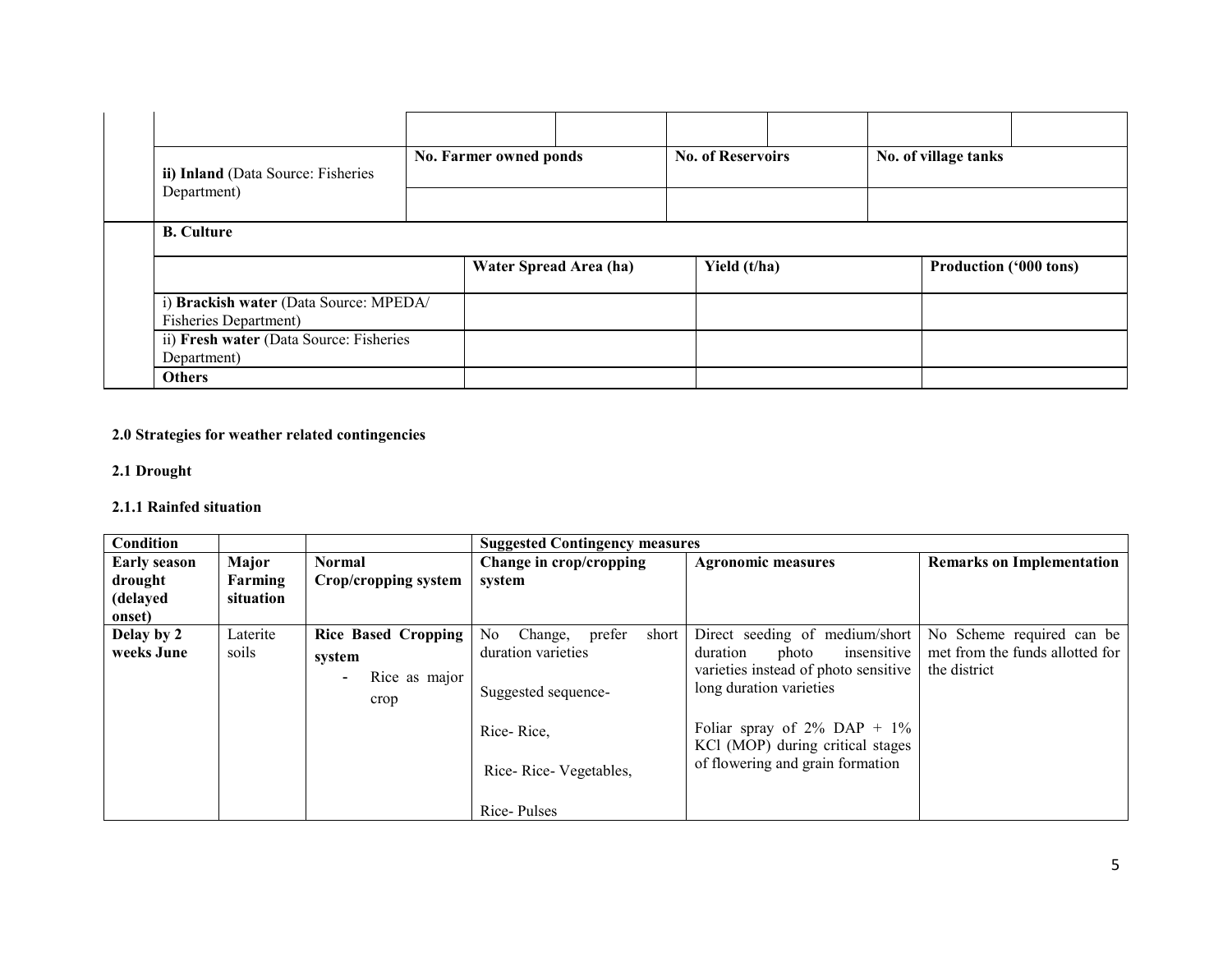| Coconut<br>based<br>cropping<br>system-<br>Coconut as major crop                                                  | Coconut+Vegetables,<br>Coconut+Pepper,<br>Coconut+Banana+ Vegetables,<br>Coconut + Tapioca | Micro irrigation method<br>Manuring from 5 <sup>th</sup> year onwards,<br>apply 50 kg of FYM or compost<br>or green manure. 1.3 kg urea (560)<br>g N), 2.0 kg super phosphate (320<br>$g P2O5$ and 2.0 kg muriate of<br>potash (1200 g K2O) in two equal<br>splits during June - July and<br>December - January<br>3. Mix 50 g of Azospirillum, 50 g<br>of Phosphobacteria (or) 100 g<br>Azophos and 50 g of VAM in<br>sufficient quantity of compost or<br>FYM and apply near feeding roots<br>once in 6 months/ palm starting<br>from planting | Schemes for micro irrigation<br>from SHM, RKVY                                    |
|-------------------------------------------------------------------------------------------------------------------|--------------------------------------------------------------------------------------------|--------------------------------------------------------------------------------------------------------------------------------------------------------------------------------------------------------------------------------------------------------------------------------------------------------------------------------------------------------------------------------------------------------------------------------------------------------------------------------------------------------------------------------------------------|-----------------------------------------------------------------------------------|
| Intercropping                                                                                                     | Banana+ Amaranthus, Banana<br>+Bhendi, Banana + tubers                                     | 1. Irrigation basins<br>2. Mulching<br>with<br>coconut<br>husks/leaves                                                                                                                                                                                                                                                                                                                                                                                                                                                                           | from SHM and<br>Schemes<br><b>RKVY</b><br>for<br>implementing<br>micro irrigation |
| Vegetables-<br>Major<br>vegetables<br>such as<br>Bittergourd,<br>Snake<br>Amaranthus,<br>gourd,<br>Bhendi, Cowpea | No Change                                                                                  | Irrigation in early stages, Drip and<br>sprinkler irrigation                                                                                                                                                                                                                                                                                                                                                                                                                                                                                     |                                                                                   |
| Spices – Pepper                                                                                                   | No Change                                                                                  | 1. Mulching and protection of<br>young plants using coconut fronds<br>of biofertilizers<br>$2$ Use<br>viz.<br>Azospirillum and Pseudomonas                                                                                                                                                                                                                                                                                                                                                                                                       | Funding from Spices board,<br><b>NHM</b>                                          |
| Homesteads<br>Banana<br>Coconut<br>Vegetables<br>Tubers                                                           | No Change                                                                                  | 1. Planting<br>with<br>of<br>onset<br>monsoons<br>2. Irrigation<br>3. Organic manure application,<br>Mulching the soil with dried<br>leaves<br>4. To coconut Mix 50 g of<br>50<br>$\mathbf{g}$<br>Azospirillum,<br>of<br>Phosphobacteria (or) 100 g<br>Azophos and 50 g of VAM in                                                                                                                                                                                                                                                                | Schemes under ATMA                                                                |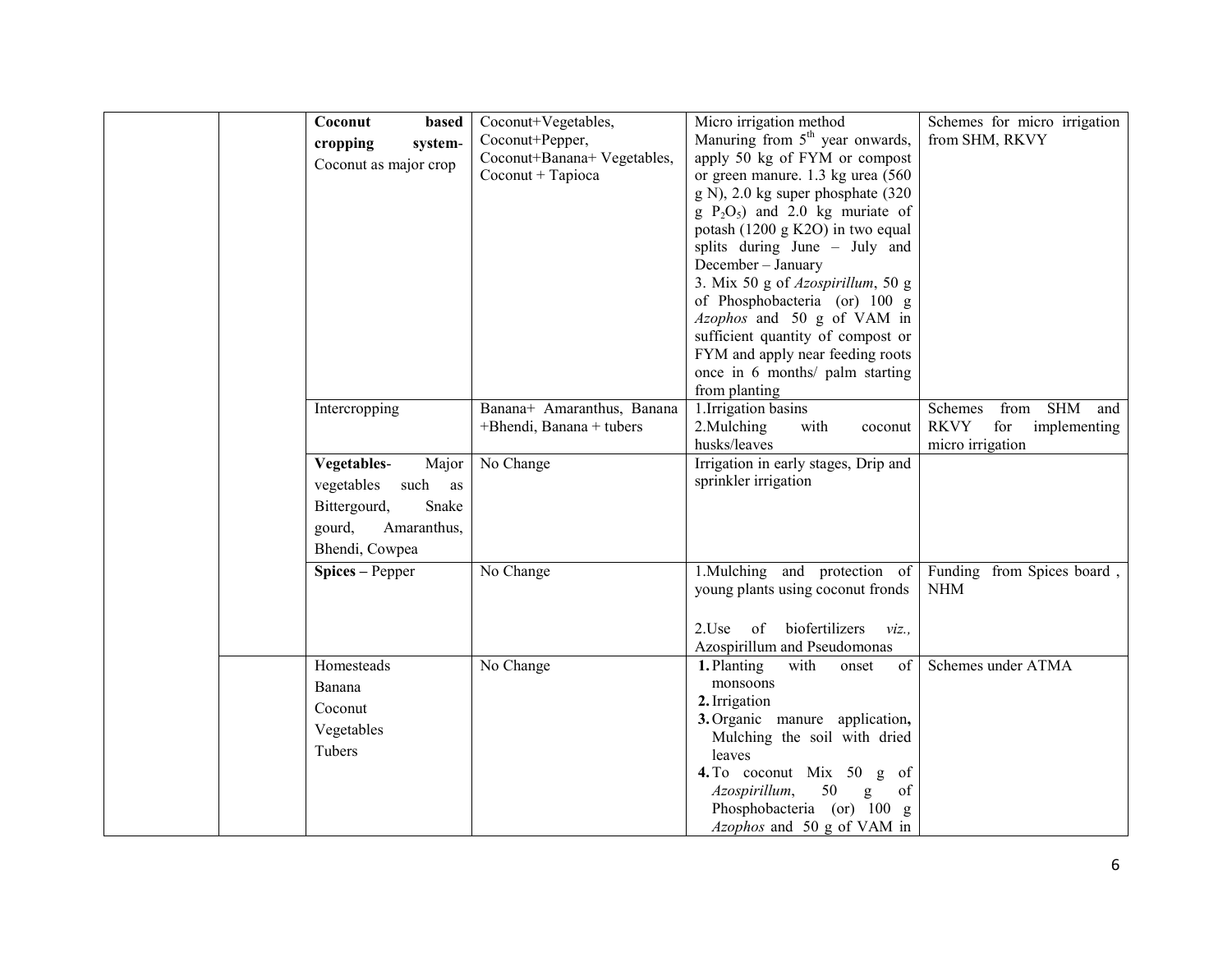|                |                                      |                                                                         | sufficient quantity of compost<br>or FYM and apply near feeding<br>roots once in 6 months / palm<br>starting from planting                                                                                                                                                                                                                                                                                       |                                           |
|----------------|--------------------------------------|-------------------------------------------------------------------------|------------------------------------------------------------------------------------------------------------------------------------------------------------------------------------------------------------------------------------------------------------------------------------------------------------------------------------------------------------------------------------------------------------------|-------------------------------------------|
|                | Fruit crops -<br>Mango, Jack, Cashew | No Change                                                               | Life saving irrigation, Mulching,<br>pruning                                                                                                                                                                                                                                                                                                                                                                     | Schemes from NREGS<br>RKVY, SHM           |
|                | Plantation<br>crops-<br>Rubber       | No Change                                                               | Life saving irrigation, White<br>washing the basins, silt pits, cover<br>crops                                                                                                                                                                                                                                                                                                                                   |                                           |
| Sandy<br>soils | Rice                                 | Rice-Rice-oil seeds,<br>Rice-Rice-Vegetables,<br>Rice-Vegetables-Fallow | 1.Use short / Medium duration<br>duration varieties<br>2. Mechanised sowing<br>3. Timely manuring<br>4. Split application of fertilizers                                                                                                                                                                                                                                                                         | Schemes from RKVY<br>(Paddy Mission)      |
|                | Coconut                              | No Change                                                               | 1.Mulching<br>with<br>coconut<br>husks/leaves/coir pith<br>2. Burial of coconut husk or coir<br>pith<br>Manuring from $5th$ year onwards,<br>apply 50 kg of FYM or compost<br>or green manure. 1.3 kg urea (560<br>g N), 2.0 kg super phosphate (320<br>$g P_2O_5$ and 2.0 kg muriate of<br>potash (1200 g $K_2O$ ) in two equal<br>splits during June - July and<br>December - January<br>4. Pitcher irrigation | Projects from SHM & NHM                   |
|                | Banana                               | Delayed planting with the onset<br>of monsoon                           | Organic<br>Micro<br>mulching,<br>irrigation                                                                                                                                                                                                                                                                                                                                                                      | from SHM<br>Schemes<br>and<br><b>NHM</b>  |
|                | Upland rice                          | No Change                                                               | Irrigation and weed management                                                                                                                                                                                                                                                                                                                                                                                   |                                           |
|                | Spices-pepper                        | No Change                                                               | Mulching,<br>Micro<br>irrigation<br>techniques,                                                                                                                                                                                                                                                                                                                                                                  | Schemes from Central Govt.<br><b>ICAR</b> |
|                | Rubber                               | No Change                                                               | Mulching, organic manuring, silt<br>pits, split application of fertilizers                                                                                                                                                                                                                                                                                                                                       |                                           |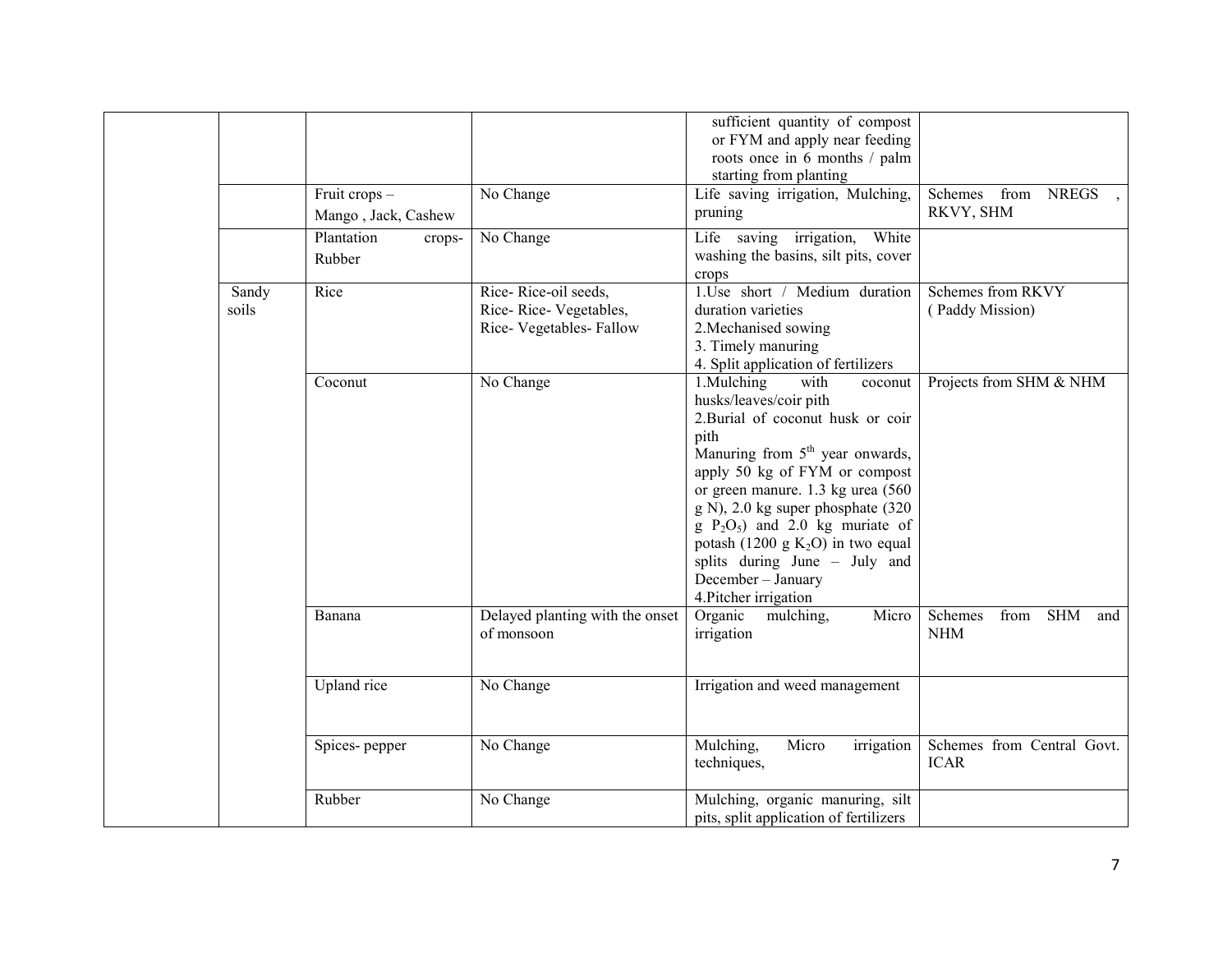|  |                     | Vegetables                                                                                                                                                               | Delayed planting                                                                                 | Life saving irrigation, Drip and<br>sprinkler irrigation                                                                                                                                                                                                                                                                                                                               | Schemes<br><b>SHM</b><br>from<br>and<br><b>NHM</b> |
|--|---------------------|--------------------------------------------------------------------------------------------------------------------------------------------------------------------------|--------------------------------------------------------------------------------------------------|----------------------------------------------------------------------------------------------------------------------------------------------------------------------------------------------------------------------------------------------------------------------------------------------------------------------------------------------------------------------------------------|----------------------------------------------------|
|  | Sandy<br>Loam soils | Rice<br>Suggested sequence-<br>Rice-Rice,<br>Rice-Rice-Vegetables,<br>Rice-Vegetables-Fallow<br>Banana+ Amaranthus,<br>Banana<br>Banana + Bhendi,<br>Banana+ bush cowpea |                                                                                                  | Direct sowing of medium and<br>short duration varieties, Spraying<br>3% Kaolin spray at critical stages<br>of moisture stress, Mulching, Use<br>of Biofertilizers, Irrigate after the<br>disappearance of water, Split<br>application of fertilizers<br>micro<br>Department of Agriculture<br>Organic<br>manuring.<br>irrigation, Husk burial,<br>Less<br>exploitation of ground water |                                                    |
|  |                     |                                                                                                                                                                          |                                                                                                  |                                                                                                                                                                                                                                                                                                                                                                                        |                                                    |
|  |                     | Coconut                                                                                                                                                                  | Coconut+ Vegetables,<br>Coconut+ Pepper,<br>$Co\text{count} + \text{Banana} + \text{vegetables}$ | Financial support from CDB<br>Husk burial, Pitcher irrigation for<br>and SHM<br>young plants, Mulching, Proper<br>manuring                                                                                                                                                                                                                                                             |                                                    |
|  |                     | Vegetables                                                                                                                                                               | No Change                                                                                        | Use of vermicompost and coir pith<br>compost as a source of nutrients,<br>Mulching basins                                                                                                                                                                                                                                                                                              | <b>ATMA</b>                                        |
|  |                     | Pepper                                                                                                                                                                   | No Change                                                                                        | Mulching,<br>Organic manuring,<br>Shade to young plants                                                                                                                                                                                                                                                                                                                                | Schemes from the Central<br>Govt.                  |
|  |                     | Cashew                                                                                                                                                                   |                                                                                                  | Organic mulching, pruning                                                                                                                                                                                                                                                                                                                                                              |                                                    |
|  |                     | Rubber                                                                                                                                                                   | No Change                                                                                        | White washing the basal portion<br>of trunk/main stem and Growing<br>of cover crops.                                                                                                                                                                                                                                                                                                   | Schemes from the central<br>Govt.                  |
|  | Problem<br>soils    | Rubber                                                                                                                                                                   | No Change                                                                                        | Give life saving irrigation, White<br>washing the basins,                                                                                                                                                                                                                                                                                                                              |                                                    |
|  |                     | Other tree crops                                                                                                                                                         | No Change                                                                                        | Pruning and mulching                                                                                                                                                                                                                                                                                                                                                                   |                                                    |

| Condition                      |                                   |                                                               | <b>Suggested Contingency measures</b>                                                                 |                                                                                                                                                                                                                  |                                                           |
|--------------------------------|-----------------------------------|---------------------------------------------------------------|-------------------------------------------------------------------------------------------------------|------------------------------------------------------------------------------------------------------------------------------------------------------------------------------------------------------------------|-----------------------------------------------------------|
| <b>Early season</b><br>drought | <b>Major Farming</b><br>situation | <b>Normal Crop/cropping</b><br>system                         | Change in crop/cropping system                                                                        | <b>Agronomic measures</b>                                                                                                                                                                                        | <b>Remarks</b> on<br>Implementation                       |
| (delayed onset)                |                                   |                                                               |                                                                                                       |                                                                                                                                                                                                                  |                                                           |
| Delay by<br><b>4weeks July</b> | Laterite soil                     | <b>Rice Based Cropping</b><br>system<br>Rice as major<br>crop | No Change prefer short duration<br>varieties<br>Suggested sequence-Rice-Rice,<br>Rice-Rice-Vegetables | Direct seeding of short   No Scheme required<br>photoinsensitive<br>duration<br>varieties instead of photo<br>sensitive<br>duration<br>long<br>varieties.<br>In transplanting<br>number<br>- of<br>areas<br>more | can be met from the<br>funds allotted for the<br>district |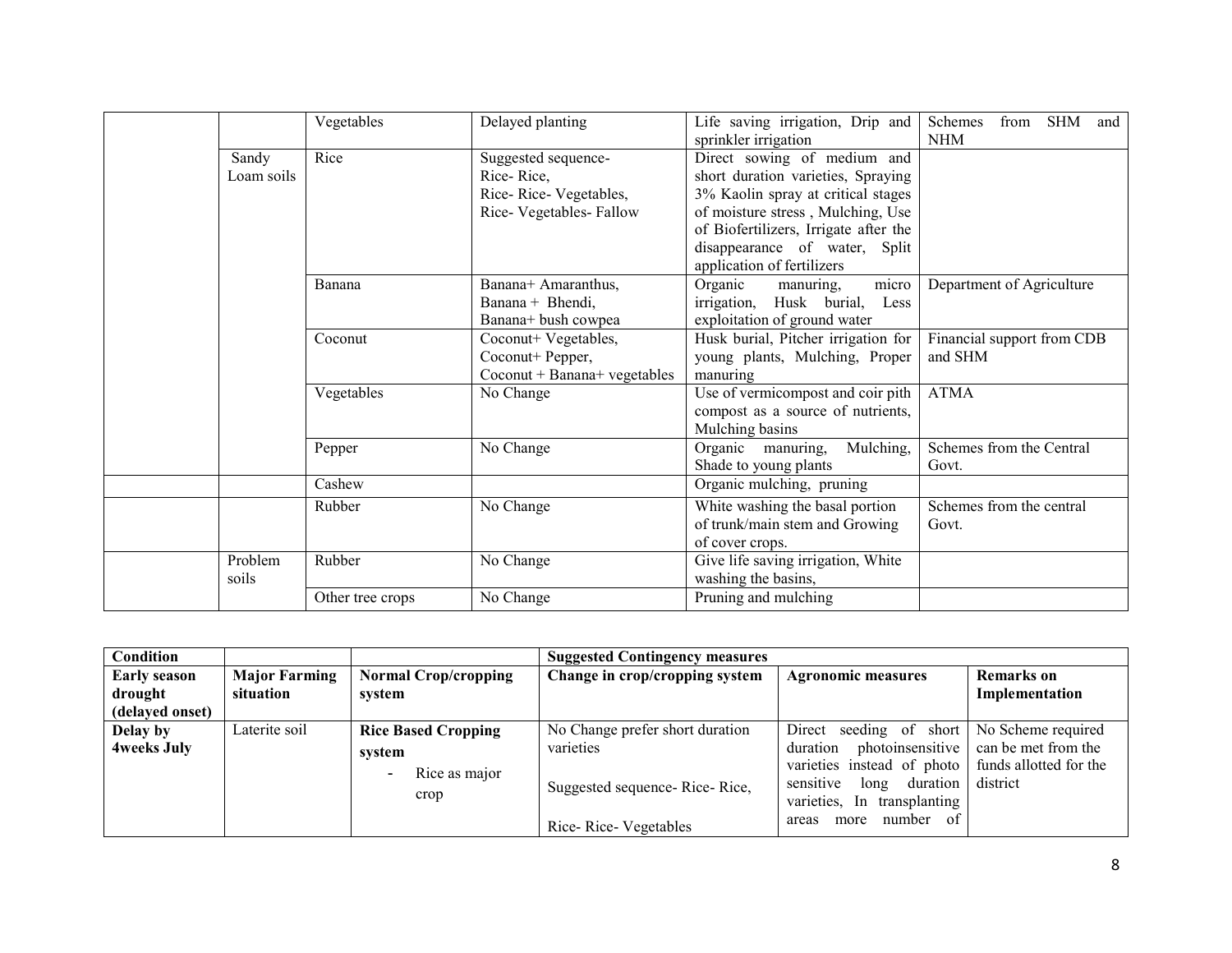|  |                                                                                                      |                                                           | seedlings/<br>hill,<br>closer<br>spacing<br>Foliar spray of $2\%$ DAP +<br>1% KCl (MOP) during<br>critical stages of flowering<br>and grain formation, 50 %<br>more of recommended K<br>3% Kaolin spray at critical<br>stages of moisture stress |                                                                     |
|--|------------------------------------------------------------------------------------------------------|-----------------------------------------------------------|--------------------------------------------------------------------------------------------------------------------------------------------------------------------------------------------------------------------------------------------------|---------------------------------------------------------------------|
|  | <b>Coconut based cropping</b>                                                                        | Coconut +Vegetables,                                      | Pitcher irrigation method                                                                                                                                                                                                                        | Schemes for                                                         |
|  | system-<br>1. Coconut as major crop                                                                  | Coconut+ Pepper,<br>Coconut+ Banana-<br>Vegetables/tubers | Mulching and husk burial                                                                                                                                                                                                                         | microirrigation from<br>SHM, RKVY                                   |
|  | Intercrop, Banana                                                                                    | Banana + Vegetables                                       | 1. Mulching with coconut<br>husks/leaves/coir pith<br>2. Drip irrigation<br>3. Manuring using organic<br>manures                                                                                                                                 | Schemes from SHM<br>or RKVY for<br>implementing micro<br>irrigation |
|  | Vegetables-Major<br>vegetables such as<br>Bittergourd, Snake gourd,<br>Amaranthus, Bhindi,<br>Cowpea | Delayed sowing with the onset of<br>monsoons              | Use short duration varieties<br>Life saving irrigation, Drip<br>irrigation in pandal crops,<br>mulching, Pseudomonas<br>application                                                                                                              | ATMA and<br><b>SHM</b>                                              |
|  | Spices - Pepper                                                                                      | No Change                                                 | 1. Irrigation<br>2. Mulching and protection<br>of young plants                                                                                                                                                                                   | Funding from Spices<br>board, NHM                                   |
|  |                                                                                                      |                                                           | 3. Use of biofertilizers viz.,<br>Azospirillum or<br>phosphobacteria @ 10<br>packets / ha along with 25<br>kg of soil or FYM and use<br>Trichoderma                                                                                              |                                                                     |
|  | Homestead-Tubers-<br>Tapioca, yams and                                                               | No Change                                                 | 1. Irrigation                                                                                                                                                                                                                                    | Schemes from NHM<br>and SHM                                         |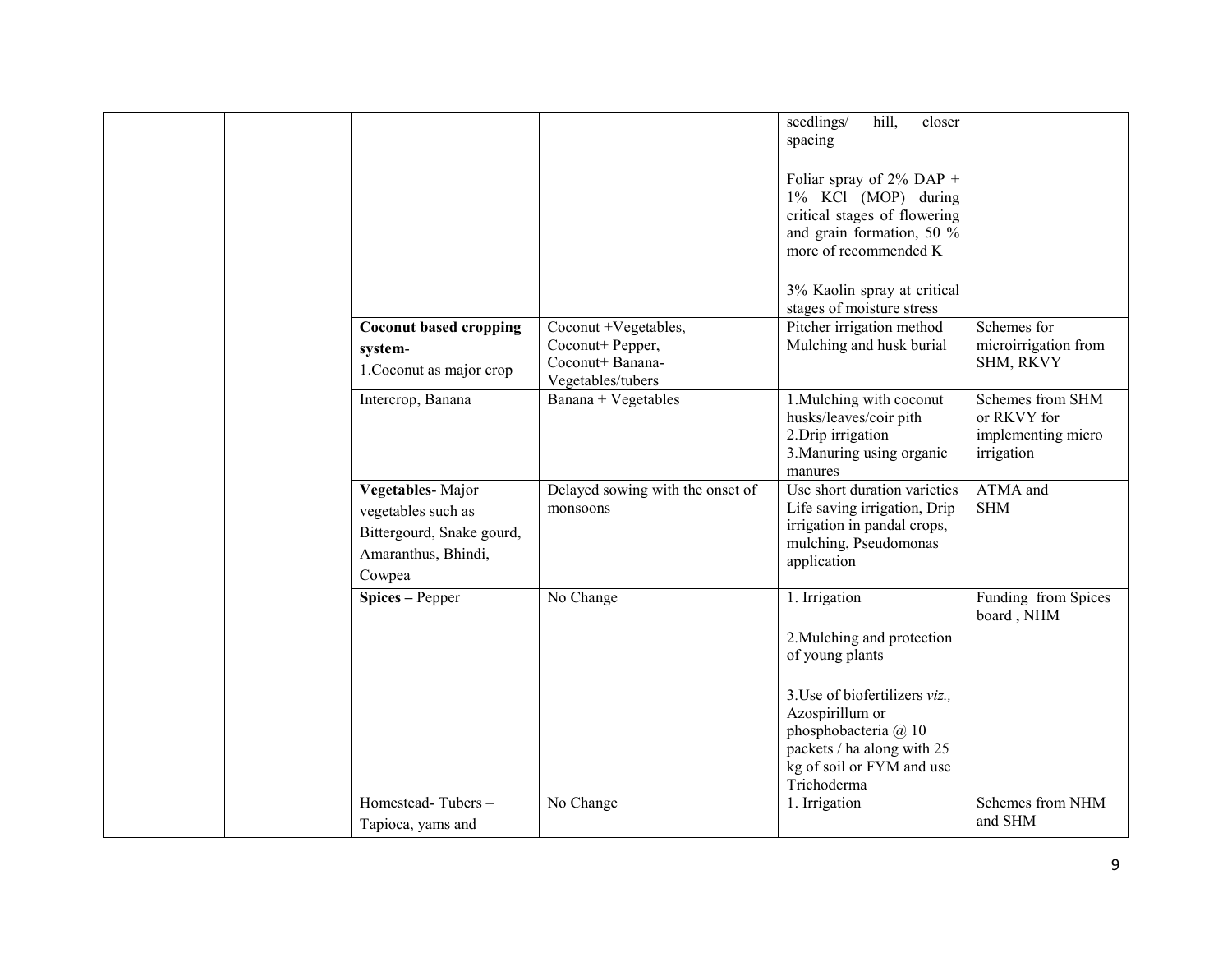|                            | amorphophallus                          |                                                                                                                                          | 2. Mulching and protection<br>of young plants                                                                                                                                                       |                                      |
|----------------------------|-----------------------------------------|------------------------------------------------------------------------------------------------------------------------------------------|-----------------------------------------------------------------------------------------------------------------------------------------------------------------------------------------------------|--------------------------------------|
|                            |                                         |                                                                                                                                          | 3. Use of biofertilizers viz.,<br>Azospirillum<br><sub>or</sub><br>phosphobacteria<br>10<br>$\mathcal{a}$<br>packets / ha along with 25<br>kg of soil or FYM and use<br>Trichoderma                 |                                      |
|                            | 2. Fruit crops -<br>Mango, Jack, Cashew | No Change                                                                                                                                | Life<br>saving<br>irrigation,<br>Mulching and pruning                                                                                                                                               | Schemes from RKVY,<br><b>SHM</b>     |
|                            | 3. Plantation crops-Rubber              | No Change                                                                                                                                | Life<br>saving<br>irrigation,<br>White washing the basins                                                                                                                                           |                                      |
| Sandy soils<br>(Low lands) | Rice                                    | Suggested sequence-Rice-Rice,<br>Rice-Vegetables-Fallow. Rice-<br>Rice-Vegetables, in areas where<br>irrigation is assured during summer | 1.Direct sowing of short /<br>Medium<br>duration<br>varieties<br>2. Avoid overcrowding<br>mantaining<br>optimum<br>population/<br>Irrigate<br>after the<br>3.<br>disappearance of standing<br>water | Schemes from RKVY<br>(Paddy Mission) |
|                            | Coconut                                 | No Change                                                                                                                                | Delay the application on<br>nutritional inputs<br>Drip irrigation, Organic<br>manuring, mulching, husk<br>burial, growing of GM<br>Crops in the basins                                              | Projects from SHM &<br><b>NHM</b>    |
|                            | Banana                                  | No Change<br>Delayed planting with the onset of<br>monsoon                                                                               | Organic mulching, Micro<br>irrigation,<br>Amaranthus<br>sowing in basins, Tissue<br>culture<br>plantains<br>for<br>uniform bunch emergence                                                          | Schemes from SHM<br>and NHM          |
|                            | Spices-pepper                           | No Change                                                                                                                                | Mulching, Micro irrigation<br>techniques                                                                                                                                                            | Schemes from Central<br>Govt. ICAR   |
|                            | Rubber                                  | No Change                                                                                                                                | Mulching,<br>organic<br>manuring, rain pits, split<br>application of fertilizers                                                                                                                    | Schemes from Central<br>Govt.        |
|                            | Vegetables                              | Delayed planting                                                                                                                         | Short duration varieties,                                                                                                                                                                           | Schemes from SHM                     |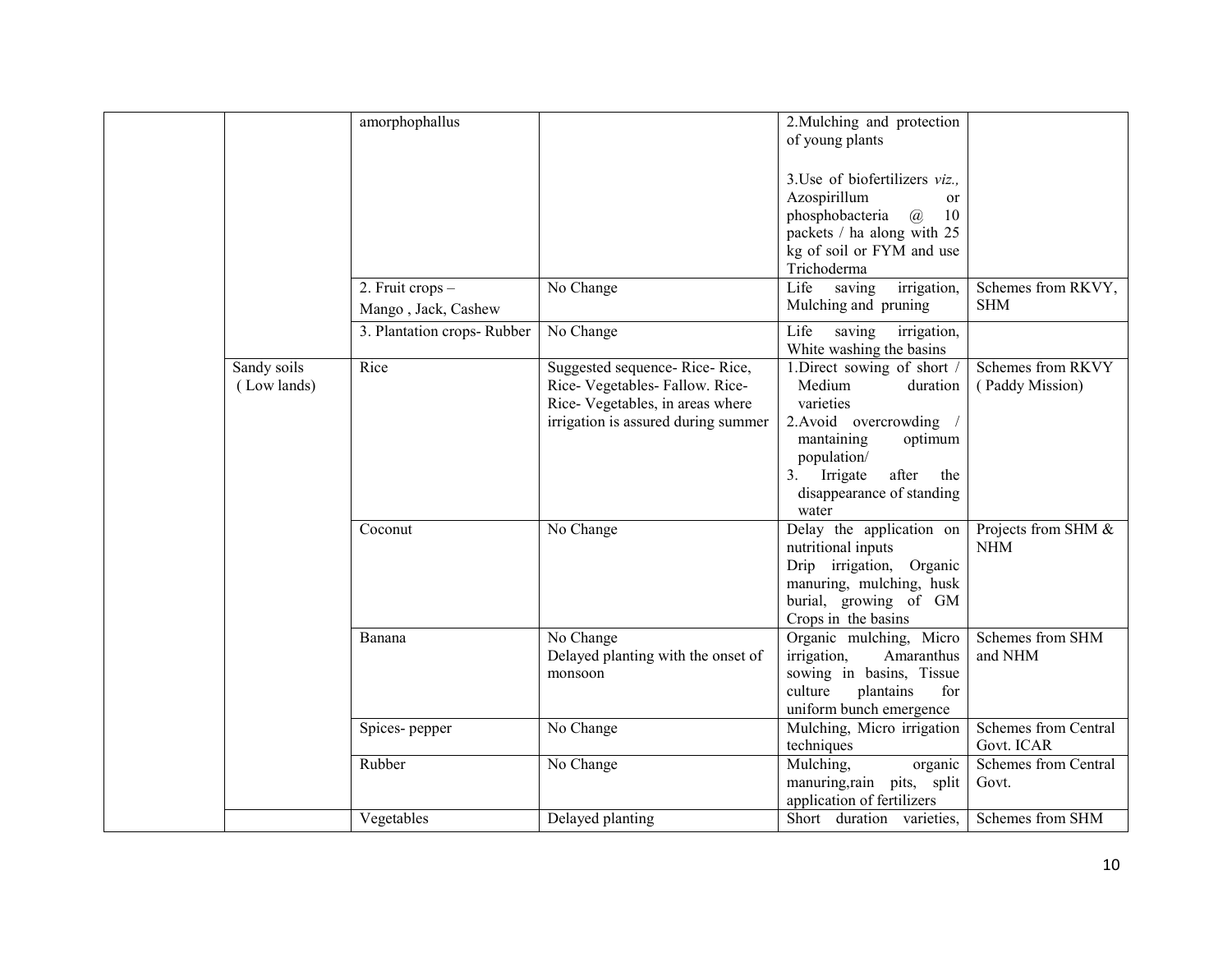|               |                  |                                  | irrigation if possible, Drip           | and NHM                    |
|---------------|------------------|----------------------------------|----------------------------------------|----------------------------|
|               |                  |                                  | irrigation<br>Protected                |                            |
|               |                  |                                  | cultivation.                           |                            |
| Sandy Loam    | Rice             | Suggested sequence-Rice-Rice,    | Direct sowing of short                 | Scheme from RKVY           |
| soils         |                  | Rice-Vegetables                  | duration, Use of drought               | (Paddy Mission)            |
|               |                  |                                  | tolerant varieties<br>, Zero           |                            |
|               |                  |                                  | tillage or minimal tillage             |                            |
|               |                  |                                  | Spraying 3% Kaoline spray              |                            |
|               |                  |                                  | at critical stages of                  |                            |
|               |                  |                                  | moisture stress, Use of                |                            |
|               |                  |                                  | Biofertilizers, Irrigate after         |                            |
|               |                  |                                  | the disappearance of water             |                            |
|               | Banana           | Sole crop of banana              | Organic manuring, micro                |                            |
|               |                  |                                  | Husks<br>irrigation,<br>for            |                            |
|               |                  |                                  | mulching,<br>Timely                    |                            |
|               |                  |                                  | application of fertilizers             |                            |
|               | Coconut          | Coconut+ Vegetables,             | burial.<br>Husk<br>Pitcher             | Scheme from SHM            |
|               |                  | Coconut+Pepper,                  | irrigation for young plants,           | and CDB                    |
|               |                  | Coconut+Banana + Vegetables      | Mulching                               |                            |
|               | Vegetables       | No Change except for the delayed | Irrigation, mulching and               |                            |
|               |                  | planting                         | emphasis<br>on<br>organic              |                            |
|               |                  |                                  | manure application                     |                            |
|               | Pepper           | No Change                        | Organic<br>manuring                    | Schemes from Central       |
|               |                  |                                  | Mulching, Providing shade              | Govt., SHM                 |
|               |                  |                                  | to young plants, Spraying              |                            |
|               |                  |                                  | of anti transpirants such as           |                            |
|               |                  |                                  | Kaolin                                 |                            |
|               | Cashew           |                                  | Mulching,<br>Organic                   | Directorate of cashew      |
|               |                  |                                  | manuring,<br>pruning<br>to             |                            |
|               |                  |                                  | prevent evaporation loss               |                            |
|               | Rubber           | No Change                        | White washing the basins               | <b>Scheme from Central</b> |
|               |                  |                                  | and Growing of cover                   | Govt.                      |
|               |                  |                                  |                                        |                            |
| Problem soils | Rubber           | No Change                        | crops.<br>Give life saving irrigation, |                            |
|               |                  |                                  |                                        |                            |
|               |                  |                                  | Cover cropping, liming<br>Mulching,    | Schemes from SHM           |
|               | Other tree crops | No Change                        | organic                                |                            |
|               |                  |                                  | manuring,<br>Pruning<br>for            |                            |
|               |                  |                                  | better flushing                        |                            |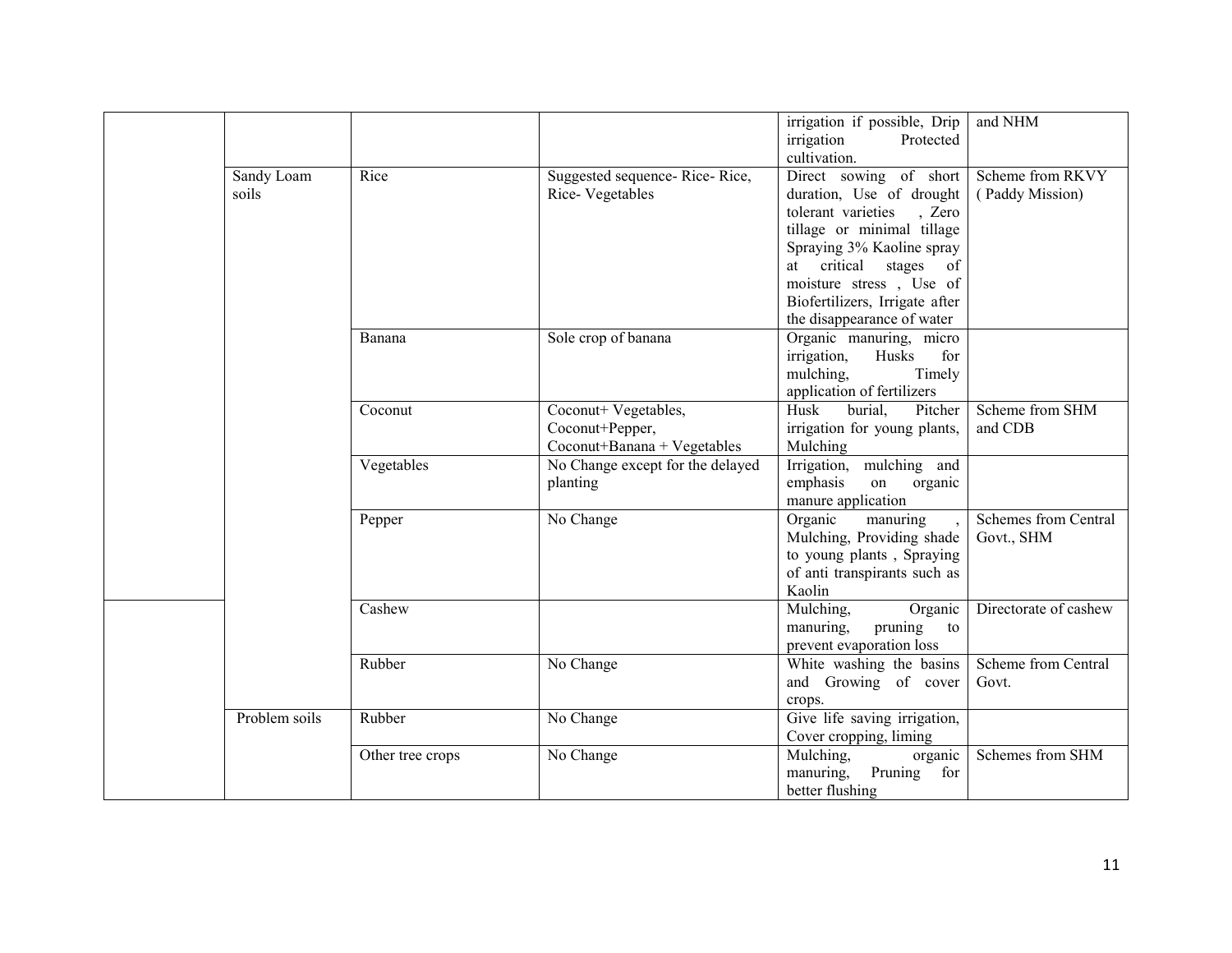| Condition           |                      |                             | <b>Suggested Contingency measures</b> |                           |                   |  |
|---------------------|----------------------|-----------------------------|---------------------------------------|---------------------------|-------------------|--|
| <b>Early season</b> | <b>Major Farming</b> | <b>Normal Crop/cropping</b> | Change in crop/cropping system        | <b>Agronomic measures</b> | <b>Remarks</b> on |  |
| drought             | situation            | system                      |                                       |                           | Implementation    |  |
| (delayed onset)     |                      |                             |                                       |                           |                   |  |
| Delay by 6          | Laterite soils       | Not Applicable              |                                       |                           |                   |  |
| weeks               |                      |                             |                                       |                           |                   |  |
|                     | Sandy soils          |                             |                                       |                           |                   |  |
|                     |                      |                             |                                       |                           |                   |  |
|                     | Sandy Loam           |                             |                                       |                           |                   |  |
|                     | soils                |                             |                                       |                           |                   |  |
|                     | Lowlands)            |                             |                                       |                           |                   |  |
|                     | Problem soils        |                             |                                       |                           |                   |  |
|                     |                      |                             |                                       |                           |                   |  |

| <b>Condition</b>                                  |                                   | <b>Suggested Contingency measures</b> |                                   |                           |                              |
|---------------------------------------------------|-----------------------------------|---------------------------------------|-----------------------------------|---------------------------|------------------------------|
| <b>Early season</b><br>drought (delayed<br>onset) | <b>Major Farming</b><br>situation | <b>Normal Crop/cropping</b><br>system | Change in crop/cropping<br>system | <b>Agronomic measures</b> | Remarks on<br>Implementation |
| Delay by 8 weeks                                  | Laterite soil                     | Not Applicable                        |                                   |                           |                              |
| August                                            |                                   |                                       |                                   |                           |                              |
|                                                   | Sandy Loam                        |                                       |                                   |                           |                              |
|                                                   | Problem soils                     |                                       |                                   |                           |                              |

| Condition                                           |                      |                             | <b>Suggested Contingency measures</b>                             |                                            |                   |
|-----------------------------------------------------|----------------------|-----------------------------|-------------------------------------------------------------------|--------------------------------------------|-------------------|
| Early season                                        | <b>Major Farming</b> | <b>Normal Crop/cropping</b> | Crop management                                                   | Soil nutrient &                            | <b>Remarks</b> on |
| drought (Normal                                     | situation            | system                      |                                                                   | moisture conservation                      | Implementation    |
| onset)                                              |                      |                             |                                                                   | measures                                   |                   |
| <b>Normal onset</b>                                 | Laterite soils       | Rice                        | rice<br>Life<br>For<br>saving<br>$\overline{\phantom{m}}$         | Fertigation<br>0f                          | Schemes from      |
| followed by 15-20                                   |                      | Banana                      | irrigation<br>the<br>after                                        | fertilizers in basins                      | <b>RKVY</b>       |
| days dry spell                                      |                      | Coconut                     | irrigation<br>of<br>disappearance<br>water, Higher seed rate, Gap | 2. Spraying of anti<br>transpirant in rice |                   |
| after sowing<br>leading to poor<br>germination/crop |                      | Vegetables                  | filling<br>For Vegetables drip irrigation                         | 3. Application of N & K                    |                   |
|                                                     |                      | Pepper                      |                                                                   | fertilizer                                 |                   |
| stand etc.                                          |                      | Cashew                      | systems,                                                          |                                            |                   |
|                                                     |                      | Rubber                      |                                                                   |                                            |                   |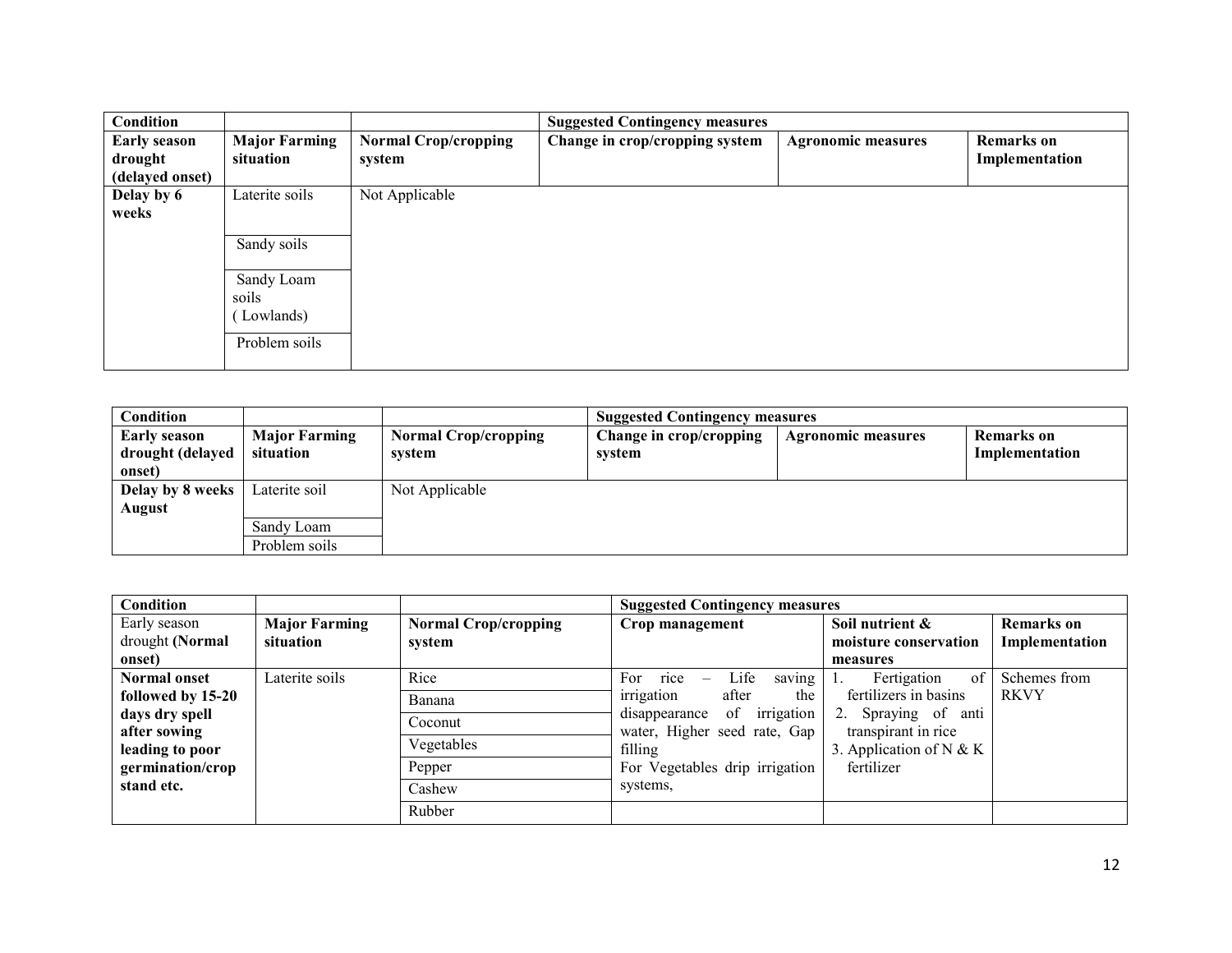| Sandy clay loam  | Rice       | Life<br>For rice<br>saving<br>$\hspace{0.1mm}-\hspace{0.1mm}$ | 1. Apply bulky organic                                                   | Schemes from |
|------------------|------------|---------------------------------------------------------------|--------------------------------------------------------------------------|--------------|
| soils (Lowlands) | Banana     | irrigation<br>after<br>the<br>disappearance of irrigation     | manures, Split RKVY                                                      |              |
|                  | Coconut    |                                                               | application of $N \& K$<br>fertilizer                                    |              |
|                  | Vegetables | water                                                         | 2. Spraying of anti                                                      |              |
|                  | Pepper     | For Vegetables drip or                                        | transpirants in rice                                                     |              |
|                  | Cashew     | sprinkler irrigation systems                                  |                                                                          |              |
|                  | Rubber     |                                                               | Foliar spray of<br>$2\%$<br>calcium nitrate<br>for<br>membrane integrity |              |
|                  |            |                                                               | Foliar spray of 2% DAP<br>$+1\%$ KCl (MOP)                               |              |

| <b>Condition</b>               |                      |                             | <b>Suggested Contingency measures</b>                       |                                                                       |                   |
|--------------------------------|----------------------|-----------------------------|-------------------------------------------------------------|-----------------------------------------------------------------------|-------------------|
| Early season                   | <b>Major Farming</b> | <b>Normal Crop/cropping</b> | Crop management                                             | Soil nutrient &                                                       | <b>Remarks</b> on |
| drought (Normal                | situation            | system                      |                                                             | moisture conservation                                                 | Implementation    |
| onset)                         |                      |                             |                                                             | measures                                                              |                   |
| <b>Normal onset</b>            | Laterite soils       | Rice                        | For rice $-$ Life saving                                    | Fertigation<br>of <sub>1</sub><br>$\mathbf{1}$ .                      | Schemes from      |
| followed by 15-20              |                      | Banana                      | irrigation after the                                        | fertilizers in basins                                                 | <b>RKVY</b>       |
| days dry spell<br>after sowing |                      | Coconut                     | disappearance of irrigation<br>water, Higher seed rate, Gap | Spraying of anti<br>transpirants in rice                              |                   |
| leading to poor                |                      | Vegetables                  | filling                                                     | 3. Application of N $\&$                                              |                   |
| germination/crop               |                      | Pepper                      | For Vegetables drip irrigation                              | K fertilizer                                                          |                   |
| stand etc.                     |                      | Cashew                      | systems,                                                    |                                                                       |                   |
|                                |                      | Rubber                      |                                                             |                                                                       |                   |
|                                | Sandy clay loam      | Rice                        | For rice $-$ Life saving                                    | 1. Apply bulky organic                                                | Schemes from      |
|                                | soils                | Banana                      | irrigation after the                                        | Split<br>manures<br>$\ddot{\phantom{0}}$                              | <b>RKVY</b>       |
|                                | (Lowlands)           | Coconut                     | disappearance of irrigation<br>water                        | application of $N$ & K<br>fertilizer                                  |                   |
|                                |                      | Vegetables                  | For Vegetables drip or                                      | Spraying of anti                                                      |                   |
|                                |                      | Pepper                      | sprinkler irrigation systems                                | transpirants in rice                                                  |                   |
|                                |                      | Cashew                      |                                                             | 3. Foliar spray of 2%                                                 |                   |
|                                |                      | Rubber                      |                                                             | calcium nitrate<br>for<br>membrane integrity<br>4. Foliar spray of 2% |                   |
|                                |                      |                             |                                                             | DAP<br>$+$<br>$1\%$ KCl<br>(MOP)                                      |                   |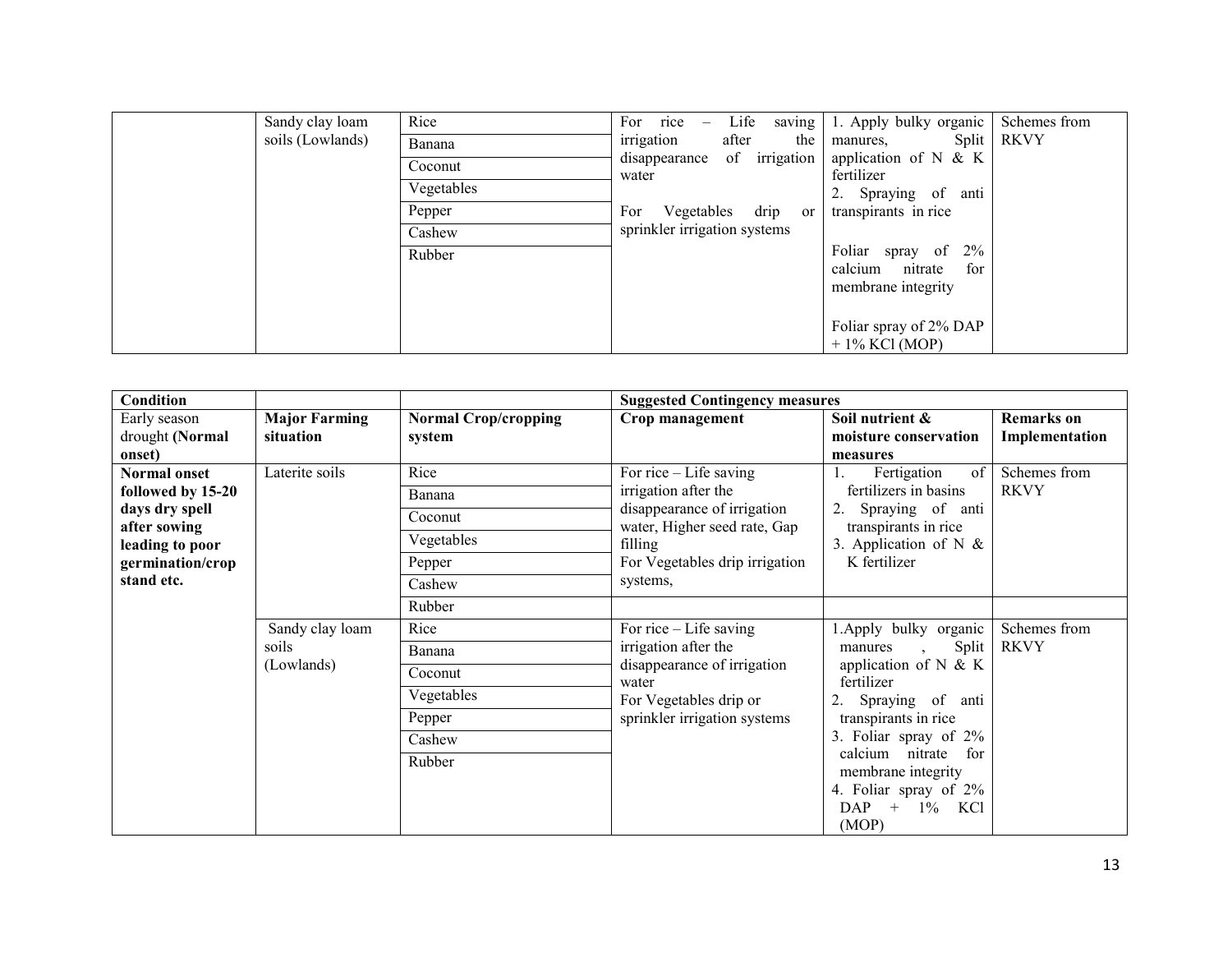| <b>Condition</b>    |                      |                             | <b>Suggested Contingency measures</b>                                                                                                                                          |                                                |                   |
|---------------------|----------------------|-----------------------------|--------------------------------------------------------------------------------------------------------------------------------------------------------------------------------|------------------------------------------------|-------------------|
| Mid season          | <b>Major Farming</b> | <b>Normal Crop/cropping</b> | Crop management                                                                                                                                                                | Soil nutrient &                                | <b>Remarks</b> on |
| drought (long dry   | situation            | system                      |                                                                                                                                                                                | moisture conservation                          | Implementation    |
| spell, consecutive  |                      |                             |                                                                                                                                                                                | measures                                       |                   |
| 2 weeks rainless    |                      |                             |                                                                                                                                                                                |                                                |                   |
| $(>2.5$ mm) period) | Laterite soils       | Rice                        | For rice weed population                                                                                                                                                       | Split application of N $\&$                    |                   |
| At vegetative stage |                      |                             | should be arrested, Seed                                                                                                                                                       | K fertilizers, need based                      |                   |
|                     |                      | Banana                      | hardening to tackle<br>the                                                                                                                                                     | Use<br>irrigation,<br>of                       |                   |
|                     |                      | Coconut                     | intermittent drought.                                                                                                                                                          | biofertilizers in Rice                         |                   |
|                     |                      | Vegetables                  |                                                                                                                                                                                |                                                |                   |
|                     |                      | Pepper                      | Spraying of anti transpirant                                                                                                                                                   | Conservation of Rain                           |                   |
|                     |                      | Cashew                      | like Kaolin                                                                                                                                                                    | water in rain pits in case                     |                   |
|                     |                      |                             |                                                                                                                                                                                | garden<br>of<br>land,<br>Improvement of<br>sub |                   |
|                     |                      |                             |                                                                                                                                                                                | surface drainage system.                       |                   |
|                     | Sandy soils          | Rice                        | Improve the Bulk density of<br>the soil by organic manure<br>thereby<br>addition,<br>water<br>holding<br>(Soil<br>capacity.<br>compaction<br>techniques<br>in<br>paddy fields) | Rain water harvesting                          | Project from      |
|                     |                      | Banana                      |                                                                                                                                                                                | and conservation,                              | SHM and NHM       |
|                     |                      | Coconut                     |                                                                                                                                                                                | Mulching and organic<br>manure addition.       | For micro         |
|                     |                      | Vegetables                  |                                                                                                                                                                                |                                                | irrigation        |
|                     |                      | Pepper                      |                                                                                                                                                                                |                                                |                   |
|                     |                      | Rubber                      |                                                                                                                                                                                |                                                |                   |
|                     |                      |                             | For crops other than rice,                                                                                                                                                     |                                                |                   |
|                     |                      | Cashew                      | mulching.<br>intercropping,                                                                                                                                                    |                                                |                   |
|                     | Sandy loam           | Rice                        | pitcher irrigation techniques                                                                                                                                                  |                                                |                   |
|                     |                      | Banana                      | are to be followed.                                                                                                                                                            |                                                |                   |
|                     |                      | Coconut                     |                                                                                                                                                                                |                                                |                   |
|                     |                      | Vegetables                  | Sprinkler and Drip irrigation                                                                                                                                                  |                                                |                   |
|                     |                      | Pepper                      | can be adopted for vegetables                                                                                                                                                  |                                                |                   |
|                     |                      | Rubber                      |                                                                                                                                                                                |                                                |                   |
|                     |                      | Cashew                      |                                                                                                                                                                                |                                                |                   |
|                     | Problem soils        | Rubber                      | Organic manure addition,                                                                                                                                                       | Cover crops such as                            |                   |
|                     |                      | Vegetables                  | Spraying anti transparent                                                                                                                                                      | Calapagonium can be                            |                   |
|                     |                      |                             |                                                                                                                                                                                | grown                                          |                   |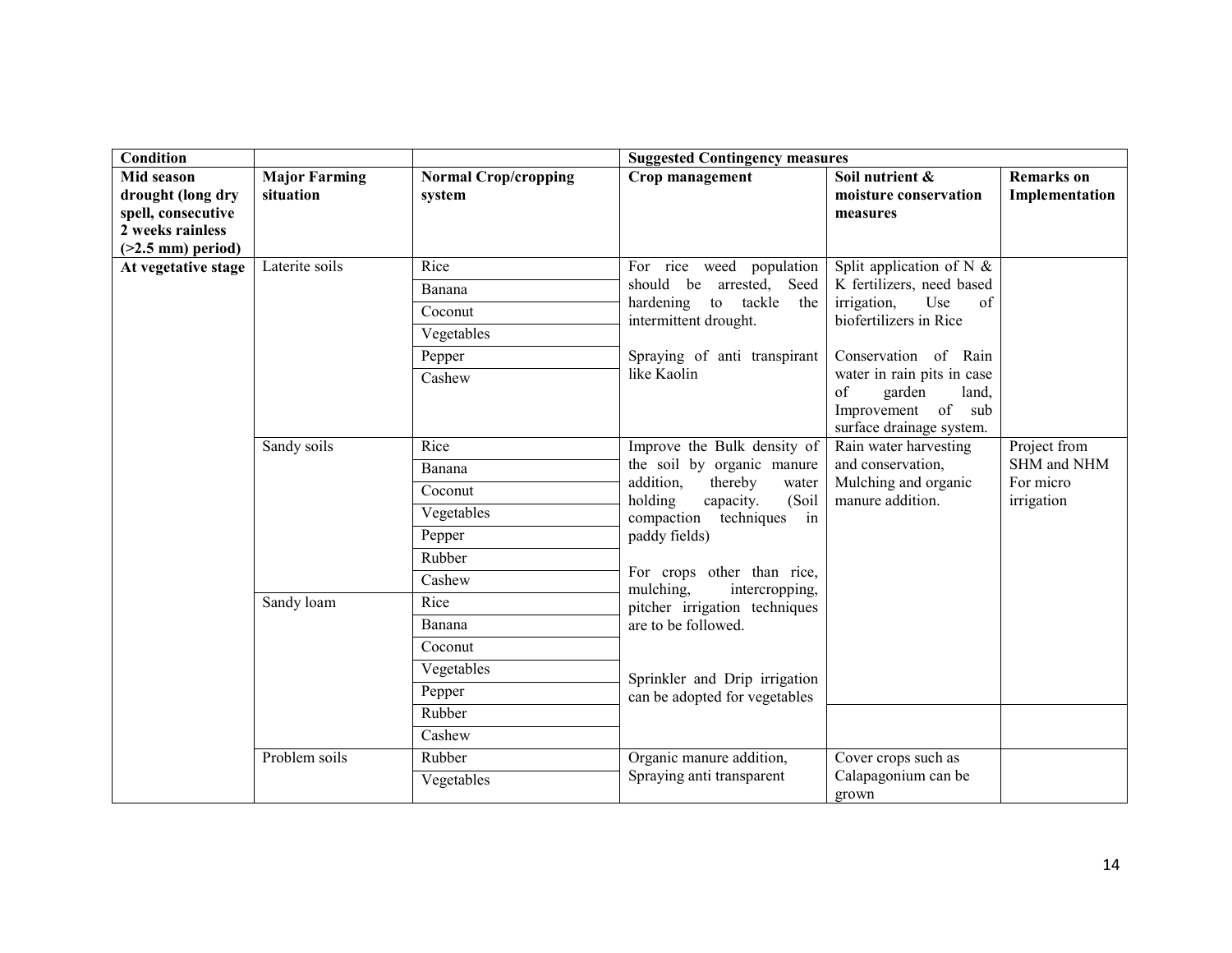| Condition         |                      |                             | <b>Suggested Contingency measures</b> |                          |                   |
|-------------------|----------------------|-----------------------------|---------------------------------------|--------------------------|-------------------|
| Mid season        | <b>Major Farming</b> | <b>Normal Crop/cropping</b> | Crop management                       | Soil nutrient &          | <b>Remarks</b> on |
| drought (long dry | situation            | system                      |                                       | moisture conservation    | Implementation    |
| spell)            |                      |                             |                                       | measures                 |                   |
| At flowering/     | Laterite soil        | Rice                        | Improve the Bulk density of           | Irrigate after the       | Schemes from      |
| fruiting stage    |                      | Banana                      | the soil by organic manure            | disappearance of the     | NREGS, SHM        |
|                   |                      | Coconut                     | addition,<br>thereby<br>water         | ponded water in the      | and RKVY          |
|                   | Sandy Loam           | Vegetables                  | holding<br>(Soil)<br>capacity.        | case of rice.            |                   |
|                   | (Lowlands)           |                             | in<br>techniques<br>compaction        |                          |                   |
|                   |                      | Pepper                      | paddy fields)                         | For other crops addition |                   |
|                   | Sandy soils          | Rubber                      |                                       | of organic manure,       |                   |
|                   |                      | Cashew                      | For crops other than rice,            | Mulching, Husk burial,   |                   |
|                   |                      |                             | mulching,<br>intercropping,           | micro irrigation         |                   |
|                   |                      |                             | pitcher irrigation techniques         | systems, rain water      |                   |
|                   |                      |                             | are to be followed.                   | harvesting               |                   |
|                   | Problem soils        | Rubber                      | White washing the basins              | Cover cropping and       |                   |
|                   |                      |                             |                                       | mulching                 |                   |
|                   |                      | Vegetables                  | Life irrigation, Spraying of          | Split application of     |                   |
|                   |                      |                             | antievaporants                        |                          |                   |

| Condition               |                                                          |                                                                       | <b>Suggested Contingency measures</b>                                                                                                                                                                                                           |                                                                                                                                                                                                         |                                                   |
|-------------------------|----------------------------------------------------------|-----------------------------------------------------------------------|-------------------------------------------------------------------------------------------------------------------------------------------------------------------------------------------------------------------------------------------------|---------------------------------------------------------------------------------------------------------------------------------------------------------------------------------------------------------|---------------------------------------------------|
| <b>Terminal drought</b> | <b>Major Farming</b><br>situation                        | <b>Normal Crop/cropping</b><br>system                                 | Crop management                                                                                                                                                                                                                                 | Rabi Crop planning                                                                                                                                                                                      | <b>Remarks</b> on<br>Implementation               |
|                         | Laterite soil<br>Sandy Loam<br>(Lowlands)<br>Sandy soils | Rice<br>Banana<br>Coconut<br>Vegetables<br>Pepper<br>Rubber<br>Cashew | growth,<br>Suppress<br>weed<br>Spraying 3% KNO3 or 3%<br>solution of Urea and MOP in<br>3:2 proportion at boot leaf<br>stage if root damage already<br>occurred.<br>For other crops routine draught<br>management aspects are to be<br>followed | Use of short duration<br>varieties, Delayed<br>sowing. Use of Draught<br>tolerant varieties.<br>Harvesting at<br>physiological maturity,<br>termination of irrigation<br>before two weeks of<br>harvest | <b>Breeding</b><br>programmes for<br>SD varieties |
|                         | Problem soils                                            | Rubber                                                                | White washing the basins                                                                                                                                                                                                                        | Mulching and cover<br>cropping                                                                                                                                                                          |                                                   |
|                         |                                                          | Vegetables                                                            | Life saving irrigation                                                                                                                                                                                                                          | Organic manure<br>addition                                                                                                                                                                              |                                                   |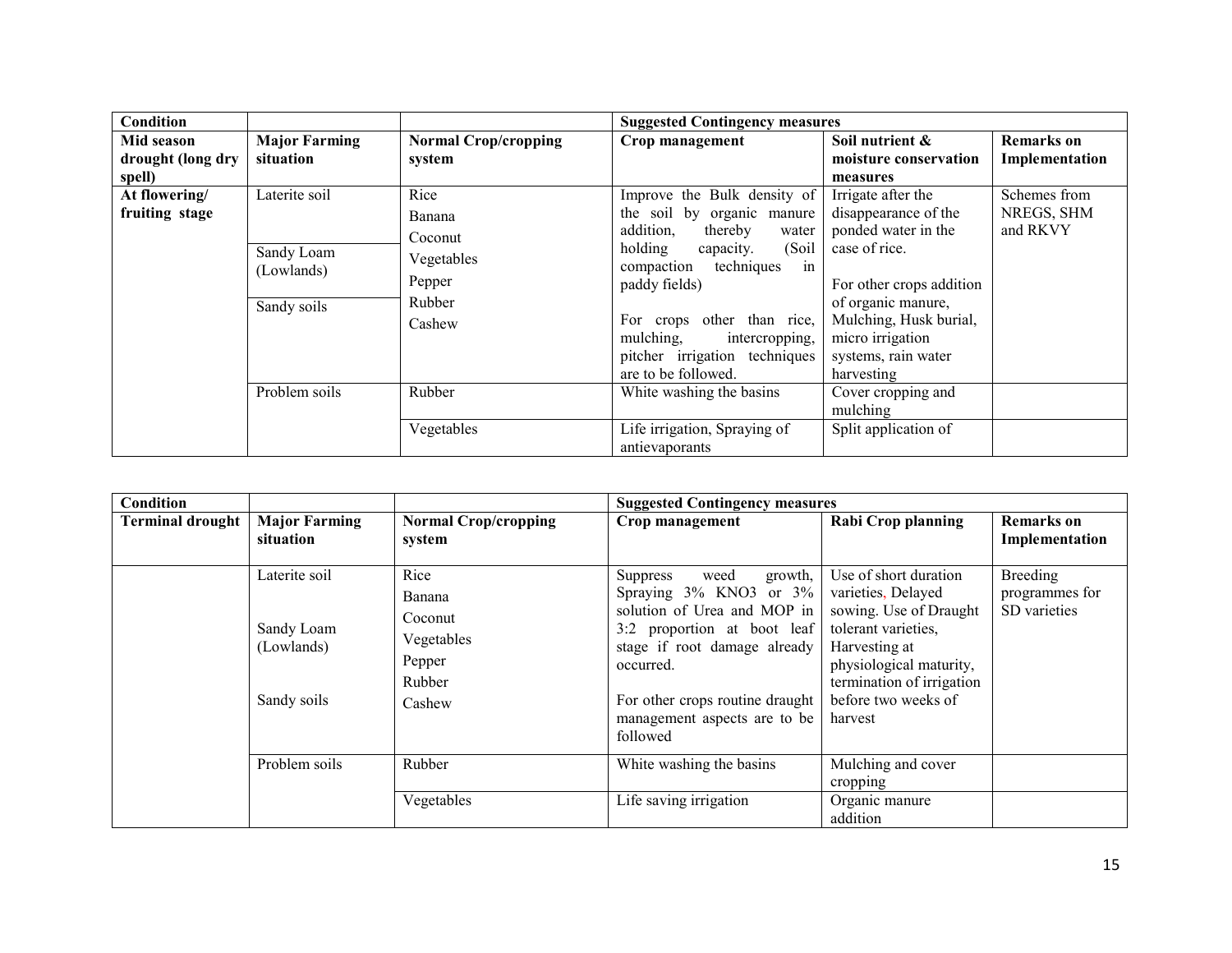### 2.1.2 Irrigated situation

| Condition                                                    |                                            |                                                                                                                                                        | <b>Suggested Contingency measures</b>                                                                                                      |                                                                                                                                                                        |                                                                     |
|--------------------------------------------------------------|--------------------------------------------|--------------------------------------------------------------------------------------------------------------------------------------------------------|--------------------------------------------------------------------------------------------------------------------------------------------|------------------------------------------------------------------------------------------------------------------------------------------------------------------------|---------------------------------------------------------------------|
|                                                              | <b>Major Farming</b>                       | <b>Normal Crop/cropping</b>                                                                                                                            | Change in crop/cropping                                                                                                                    | <b>Agronomic measures</b>                                                                                                                                              | <b>Remarks</b> on                                                   |
|                                                              | situation                                  | system                                                                                                                                                 | system                                                                                                                                     |                                                                                                                                                                        | Implementation                                                      |
| Delayed release of<br>water in canals due<br>to low rainfall | Laterite<br>Sandy clay loam<br>Sandy soils | <b>1. Rice Based Cropping</b><br>svstem<br>Rice as major crop<br>11. Vegetables - Major<br>vegetables such as Bittergourd,<br>Snake gourd, Amaranthus, | Rice(SD) - Rice, Rice-Rice-<br>Vegetables, - Fallow<br>Major vegetables such as<br>Bittergourd, Snake gourd,<br>Amaranthus, Bhindi, Cowpea | Mulching. Organic<br>manure addition, Life<br>giving irrigation from<br>other sources<br>Life saving irrigation,<br>Delayed planting, Micro<br>irrigation methods from | Paddy mission<br>(RKVY)<br>Project on<br>Microirrigation<br>systems |
|                                                              |                                            | Bhindi, Cowpea                                                                                                                                         |                                                                                                                                            | the available sources                                                                                                                                                  |                                                                     |

| Condition           |                      |                                                | <b>Suggested Contingency measures</b> |                             |                   |
|---------------------|----------------------|------------------------------------------------|---------------------------------------|-----------------------------|-------------------|
|                     | <b>Major Farming</b> | <b>Normal Crop/cropping</b>                    | Change in crop/cropping               | <b>Agronomic measures</b>   | <b>Remarks</b> on |
|                     | situation            | system                                         | system                                |                             | Implementation    |
| Limited release of  | Laterite             | <b>Rice Based Cropping system</b>              | Mono cropping of rice or Rice         | Mulching.<br>Organic        | Project from      |
| water in canals due |                      | Rice as major crop<br>$\overline{\phantom{a}}$ | SD) followed by Rice or               | manure addition, Strip      | <b>RKVY</b>       |
| to low rainfall     | Sandy clay loam      |                                                | Rice-Vegetables                       | Life<br>cropping,<br>giving |                   |
|                     |                      |                                                |                                       | from<br>other<br>irrigation |                   |
|                     | Sandy soils          |                                                |                                       | Rain<br>water<br>sources,   |                   |
|                     |                      |                                                |                                       | harvesting                  |                   |
| Condition           |                      |                                                | <b>Suggested Contingency measures</b> |                             |                   |
|                     | <b>Major Farming</b> | <b>Normal Crop/cropping</b>                    | Change in crop/cropping               | <b>Agronomic measures</b>   | <b>Remarks</b> on |
|                     | situation            | system                                         | system                                |                             | Implementation    |
| Non release of      | Laterite             | <b>Rice Based Cropping system</b>              | Monocropping of rice                  | Prefer short duration       | Project from      |
| water in canals     |                      | Rice as major crop<br>$\qquad \qquad -$        |                                       | varieties, Direct sowing,   | <b>RKVY</b>       |
| under delayed       | Sandy clay loam      |                                                |                                       |                             |                   |
| onset of monsoon    | Sandy soils          |                                                |                                       |                             |                   |
| in catchment        |                      |                                                |                                       |                             |                   |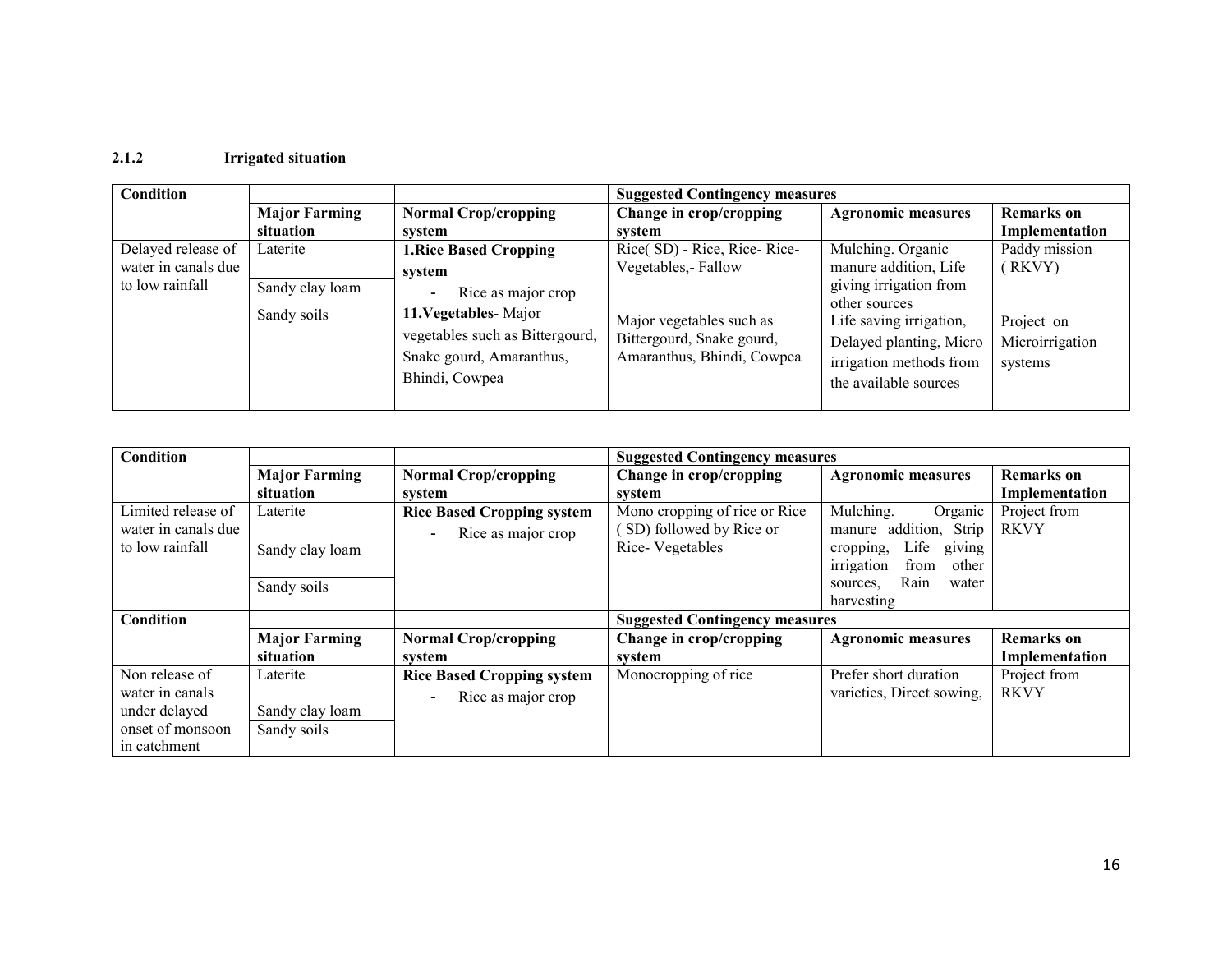| Condition                                    |                                |                                                                                     | <b>Suggested Contingency measures</b>      |                                                    |                   |
|----------------------------------------------|--------------------------------|-------------------------------------------------------------------------------------|--------------------------------------------|----------------------------------------------------|-------------------|
|                                              | <b>Major Farming</b>           | <b>Normal Crop/cropping</b>                                                         | Change in crop/cropping                    | <b>Agronomic measures</b>                          | <b>Remarks</b> on |
|                                              | situation                      | system                                                                              | system                                     |                                                    | Implementation    |
| Lack of inflows<br>into tanks due to         | Laterite                       | <b>Rice Based Cropping system</b><br>Rice as major crop<br>$\overline{\phantom{0}}$ | Rice $(SD)$ – Rice or Rice –<br>Vegetables | Rain water harvesting,<br>Desilting of tanks, Rain | <b>NREGS</b>      |
| insufficient<br>/delayed onset of<br>monsoon | Sandy clay loam<br>Sandy soils |                                                                                     |                                            | pits,                                              |                   |
|                                              |                                |                                                                                     |                                            |                                                    |                   |

| <b>Condition</b>                                               |                                            |                                                         | <b>Suggested Contingency measures</b>      |                                                                     |                                     |
|----------------------------------------------------------------|--------------------------------------------|---------------------------------------------------------|--------------------------------------------|---------------------------------------------------------------------|-------------------------------------|
|                                                                | <b>Major Farming</b><br>situation          | <b>Normal Crop/cropping</b><br>system                   | Change in crop/cropping<br>system          | <b>Agronomic measures</b>                                           | <b>Remarks</b> on<br>Implementation |
| Insufficient<br>groundwater<br>recharge due to<br>low rainfall | Laterite<br>Sandy clay loam<br>Sandy soils | <b>Rice Based Cropping system</b><br>Rice as major crop | Rice $(SD)$ – Rice or Rice –<br>Vegetables | Artificial tanks using<br>silpaulin, rain water<br>pits, Check dams | <b>NREGS/RKVY</b>                   |

## 2.2 Unusual rains (untimely, unseasonal etc) (for both rainfed and irrigated situations)

| <b>Condition</b>                                                     | <b>Suggested contingency measure</b> |                                              |                     |                 |
|----------------------------------------------------------------------|--------------------------------------|----------------------------------------------|---------------------|-----------------|
| Continuous high rainfall in a short span<br>leading to water logging | <b>Vegetative stage</b>              | <b>Flowering stage</b>                       | Crop maturity stage | Post<br>harvest |
| Rice                                                                 | Drainage                             | Drainage                                     |                     |                 |
| Coconut                                                              | Cover cropping                       |                                              |                     |                 |
| Rubber                                                               | Silt pits, Contour cultivation       |                                              |                     |                 |
| <b>Horticulture</b>                                                  |                                      |                                              |                     |                 |
| Heavy rainfall with high speed winds in a<br>short span              |                                      |                                              |                     |                 |
| Banana                                                               | Rejuvenation of pandals              | Strong propping, drainage,<br>Soil and water |                     |                 |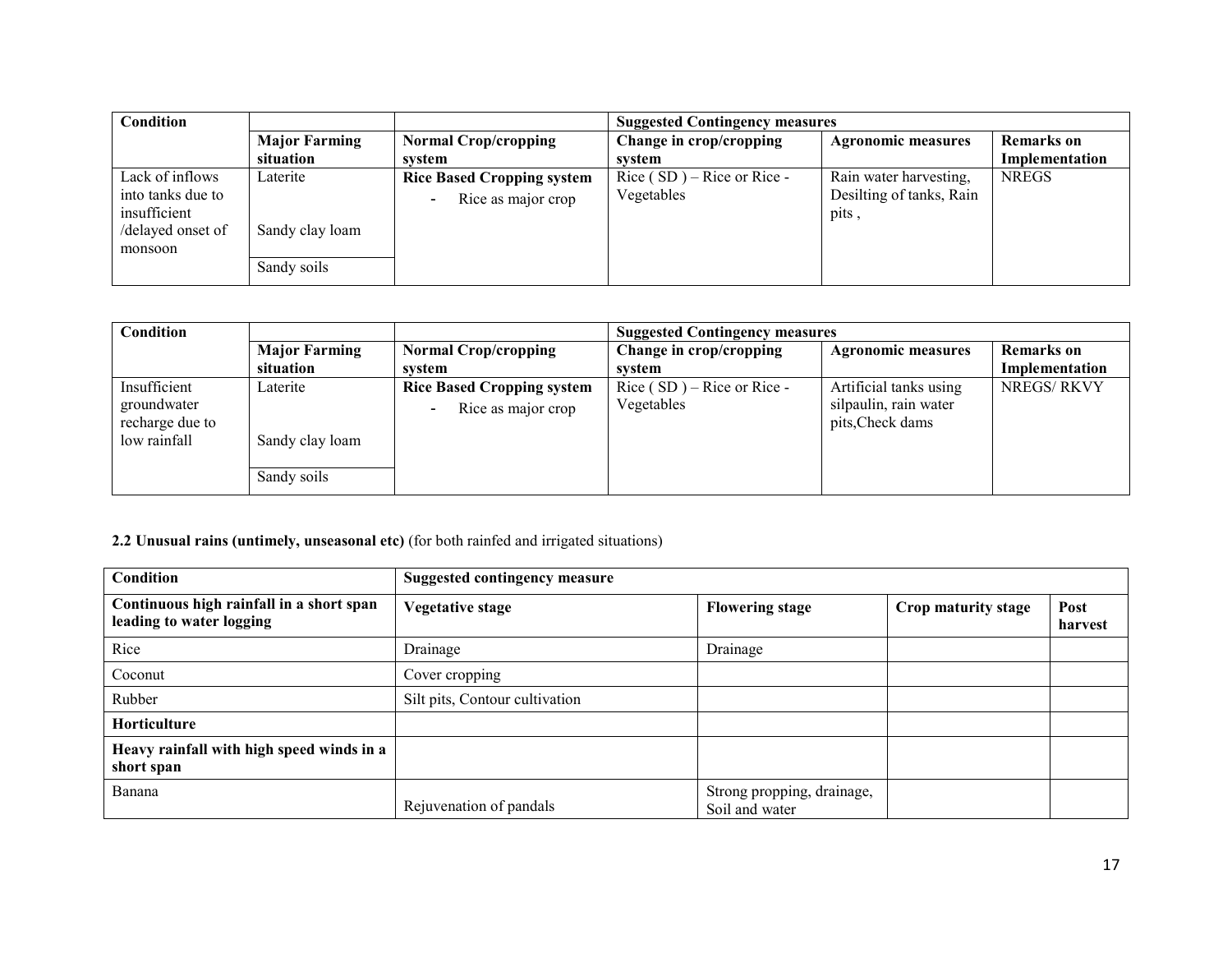|                                                           |                                                                                                                                    | conservation methods |  |
|-----------------------------------------------------------|------------------------------------------------------------------------------------------------------------------------------------|----------------------|--|
| <b>Horticulture</b>                                       |                                                                                                                                    |                      |  |
| Outbreak of pests and diseases due to<br>unseasonal rains |                                                                                                                                    |                      |  |
|                                                           | Immediate control measures to prevent rapid<br>spread, Avoid overcrowding, Split<br>application of fertilisers especially Nitrogen |                      |  |
| Horticulture                                              |                                                                                                                                    |                      |  |

| Condition                                                    | <b>Suggested contingency measure</b>                                                                                                                                                                                                                                                                                               |                        |                     |                             |
|--------------------------------------------------------------|------------------------------------------------------------------------------------------------------------------------------------------------------------------------------------------------------------------------------------------------------------------------------------------------------------------------------------|------------------------|---------------------|-----------------------------|
| Outbreak of pests and<br>diseases due to<br>unseasonal rains | Vegetative stage                                                                                                                                                                                                                                                                                                                   | <b>Flowering stage</b> | Crop maturity stage | Post harvest                |
| Rice                                                         | Proper phyto sanitation, Proper monitoring and surveillance of pest & diseases,<br>Harvest the crop at<br>Proper drainage, Cultivation of tolerant/resistant varieties, Application of bio-<br>physiological maturity.<br>control agents like Pseudomonas, Use of disease free seeds and seed treatment<br>with bio control agents |                        |                     |                             |
| <b>Horticulture</b>                                          |                                                                                                                                                                                                                                                                                                                                    |                        |                     |                             |
| Pepper                                                       | Proper phytosanitation. Use disease free planting materials, Minimising shade which helps in preventing<br>build up of the pest population in the field, Prune the runner shoots before the onset of monsoon. Application<br>of bio-control agents.                                                                                |                        |                     | Improve storage<br>facility |
| Banana                                                       | Proper phytosanitation. Use of pest and disease free suckers, proper drainage                                                                                                                                                                                                                                                      |                        |                     |                             |
| Arecanut                                                     | Collect and destroy all fallen and infected nuts. Provide drainage facilities. Prophylactic spray of 1%<br>Bordeaux mixture with stickers once before the onset of south west monsoon followed by second and third<br>applications at 40-45 days interval.                                                                         |                        |                     |                             |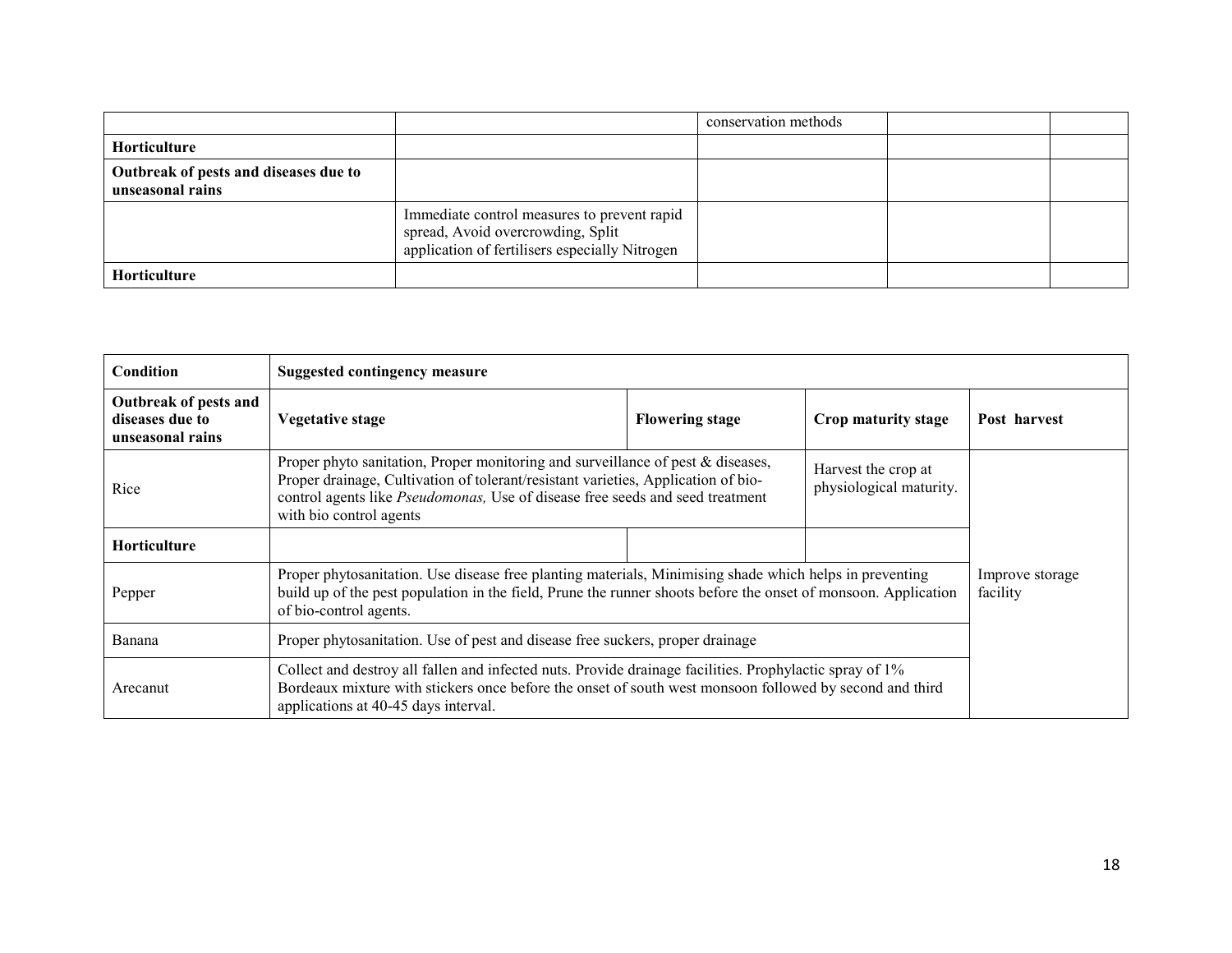#### 2.3 Floods

| <b>Condition</b>                               | <b>Suggested contingency measure</b>                         |                                       |                           |                                            |
|------------------------------------------------|--------------------------------------------------------------|---------------------------------------|---------------------------|--------------------------------------------|
| Transient water logging/ partial<br>inundation | Seedling / nursery stage                                     | <b>Vegetative stage</b>               | <b>Reproductive stage</b> | At harvest                                 |
| Rice                                           | Ensure drainage, crop insurance, clear all drainage channels |                                       |                           | Sophisticated structure must               |
| Vegetables                                     |                                                              |                                       |                           | be made available for<br>artificial drying |
| Banana                                         |                                                              |                                       |                           |                                            |
| Coconut                                        |                                                              |                                       |                           |                                            |
| <b>Horticulture</b>                            |                                                              |                                       |                           |                                            |
| Continuous submergence                         |                                                              |                                       |                           |                                            |
| for more than 2 days                           |                                                              |                                       |                           |                                            |
| Rice                                           | Use Vytilla variety that can<br>utilized water logging       |                                       |                           | Koottumundakan system                      |
| Horticulture                                   |                                                              |                                       |                           |                                            |
|                                                | Has to be with SD varieties                                  | Give utmost importance to<br>drainage |                           |                                            |
| Sea water intrusion                            |                                                              |                                       |                           |                                            |

#### 1.4Extreme events: Heat wave / Cold wave/Frost/ Hailstorm /Cyclone- Until date district does not have reports on the incidence of the above.

| Extreme          | <b>Suggested contingency measure</b>                                    |                         |                           |            |  |  |  |
|------------------|-------------------------------------------------------------------------|-------------------------|---------------------------|------------|--|--|--|
| event type       | Seedling / nursery stage                                                | <b>Vegetative stage</b> | <b>Reproductive stage</b> | At harvest |  |  |  |
| <b>Heat Wave</b> |                                                                         |                         |                           |            |  |  |  |
| Rice             | Until date district does not have reports on the incidence of the above |                         |                           |            |  |  |  |
| Horticulture     |                                                                         |                         |                           |            |  |  |  |
| Banana           |                                                                         |                         |                           |            |  |  |  |
| Coconut          |                                                                         |                         |                           |            |  |  |  |
| Pepper           |                                                                         |                         |                           |            |  |  |  |
| Cashew           |                                                                         |                         |                           |            |  |  |  |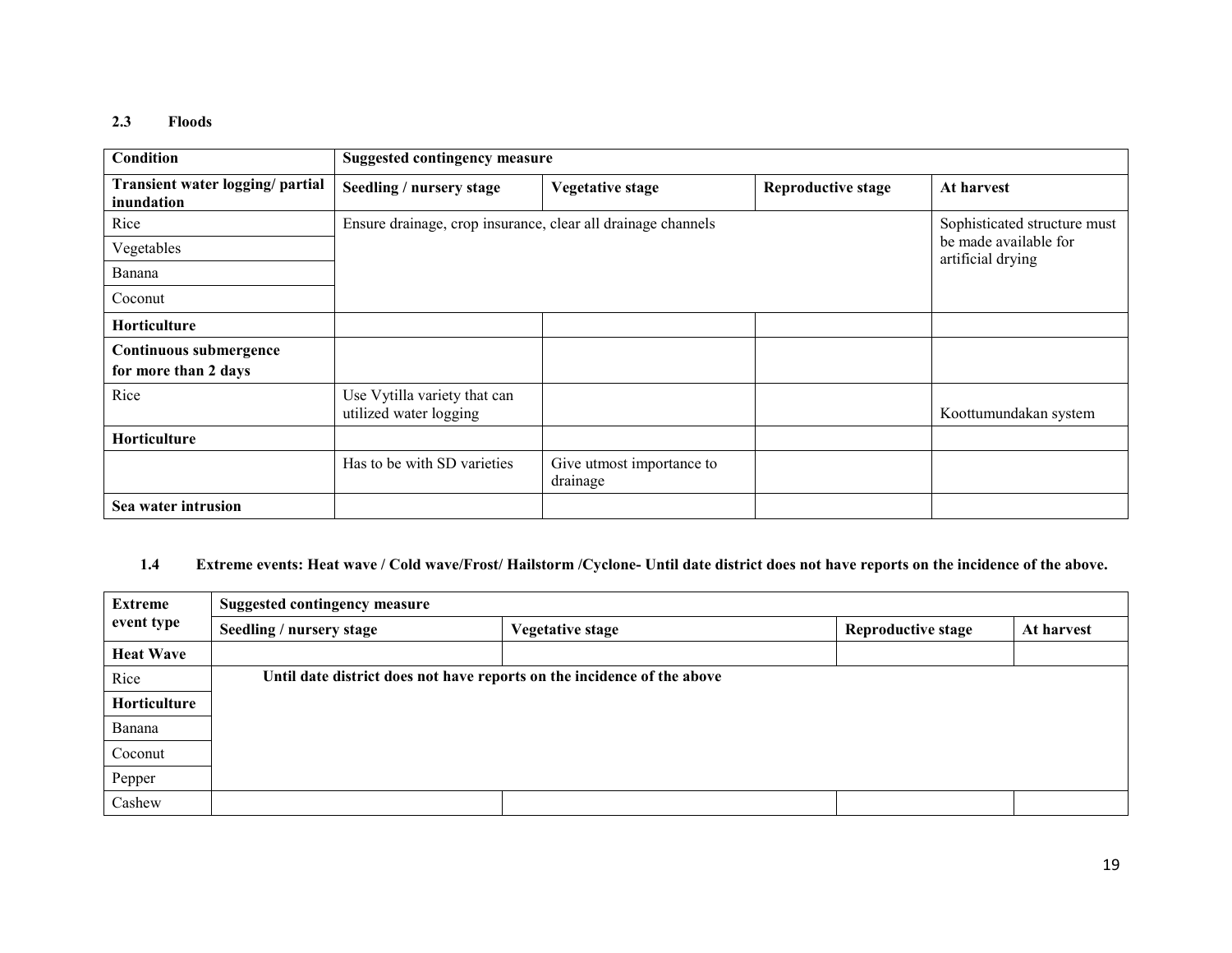| Vegetables   |  |  |
|--------------|--|--|
| Cold wave    |  |  |
| Horticulture |  |  |
| Frost        |  |  |
| Horticulture |  |  |
| Hailstorm    |  |  |
| Horticulture |  |  |
| Cyclone      |  |  |
| Horticulture |  |  |

# Contingent strategies for Livestock, Poultry & Fisheries

### 2.5.1 Livestock

|                                 | <b>Suggested contingency measures</b>                                  |                                                                |                                           |  |  |  |
|---------------------------------|------------------------------------------------------------------------|----------------------------------------------------------------|-------------------------------------------|--|--|--|
|                                 | <b>Before the event</b>                                                | During the event                                               | After the event                           |  |  |  |
| <b>Drought</b>                  |                                                                        |                                                                |                                           |  |  |  |
| Availability of food and fodder | Concentrate feed, Hay and silage                                       | Processing and storage of fodder, hay                          | Cultivating fodder crops                  |  |  |  |
| Availability of water           | Ensure the availability of good<br>quality water without contamination | Provide clean water in required quantity;<br>Purifying methods |                                           |  |  |  |
| Flood                           |                                                                        |                                                                |                                           |  |  |  |
| Availability of food and fodder | Concentrate feed, Hay and silage                                       |                                                                |                                           |  |  |  |
| Availability of water           | Ensure the availability of good<br>quality water without contamination | Provide clean water in required quantity;                      | Purification and storage                  |  |  |  |
| Cyclone                         |                                                                        |                                                                |                                           |  |  |  |
| Feed and fodder availability    | Ensure preservation and storage of<br>fodder, straw, concentrate feed  | Adequate feeding, ensure the quality of<br>feed                | Replanting of high yielding fodder slips. |  |  |  |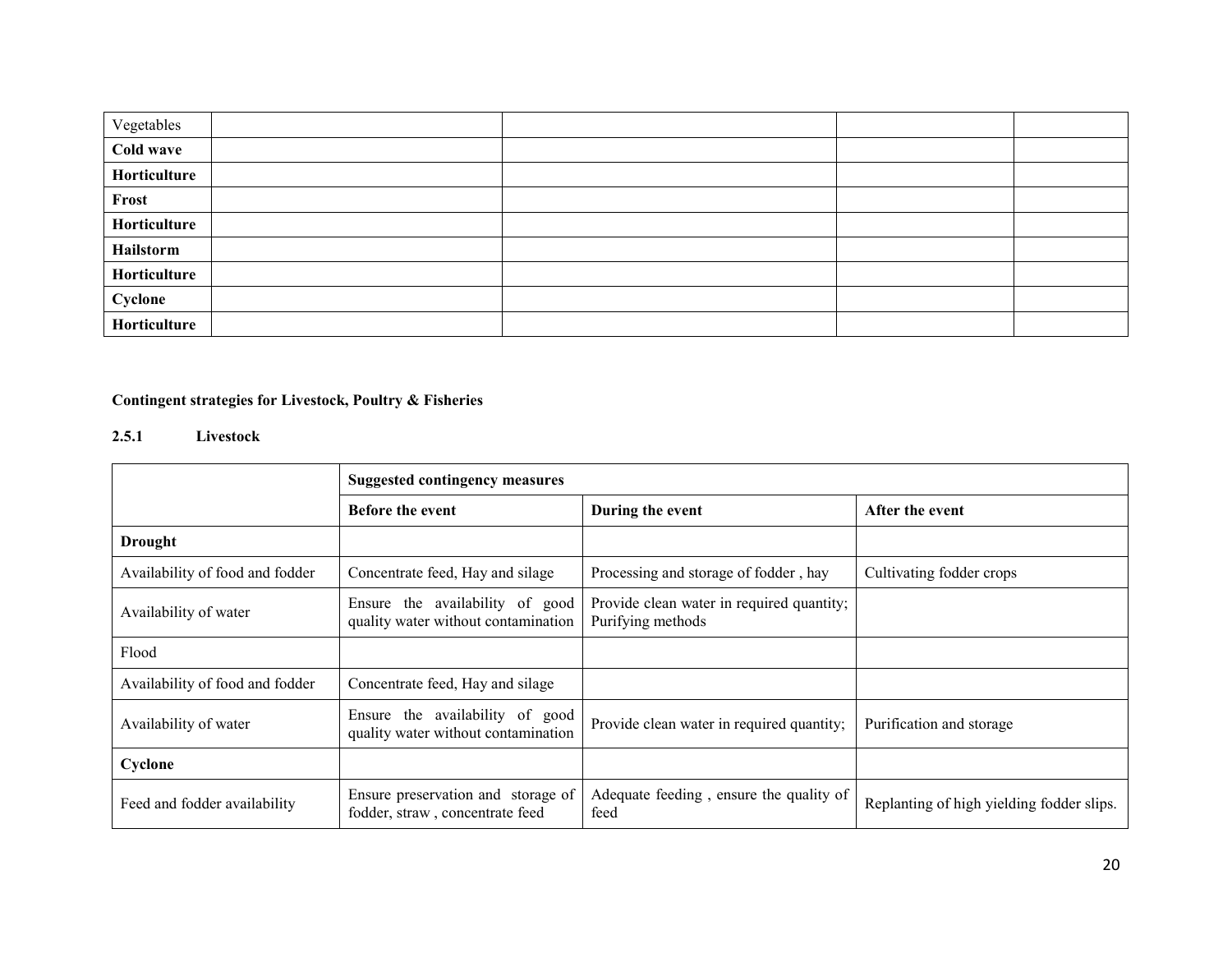| Drinking water                 | Ensure availblity of drinking water                                   | Prevention of endemic diseases | Vaccination and medication            |
|--------------------------------|-----------------------------------------------------------------------|--------------------------------|---------------------------------------|
| Health and disease management  | Vaccination                                                           | Aviod spared and over crowding | Vaccination against sporadic diseases |
| Heat wave and cold wave        |                                                                       |                                |                                       |
| Shelter/environment management | Construction of better shelters                                       | Prevent thermal stress         | Proper bedding overcrowding etc       |
| Health and disease management  | Create awareness among farmers<br>about adverse effect of bad weather | Vaccination and medication     | Reduction in density to avoid spread  |

#### 2.5.2 Poultry

|                               | <b>Suggested contingency measures</b>                                   |                                                   |                                       | Convergence/linkages with<br>ongoing programs, if any |
|-------------------------------|-------------------------------------------------------------------------|---------------------------------------------------|---------------------------------------|-------------------------------------------------------|
|                               | <b>Before the event</b>                                                 | During the event                                  | After the event                       |                                                       |
| <b>Drought</b>                |                                                                         |                                                   |                                       |                                                       |
| Shortage of feed ingredients  | Collection<br>and<br>preservation of feed                               | Feeding<br>with<br>nutritionally<br>balanced feed | Storage and processing of<br>fodder   |                                                       |
| Drinking water                | Provide<br>drinking<br>pure<br>water                                    |                                                   | of<br>Construction<br>storage<br>tank |                                                       |
| Health and disease management | Vaccination,<br>provide<br>stress free environment                      | Stock density should<br>be low                    | Maintain proper number                |                                                       |
| <b>Floods</b>                 |                                                                         |                                                   |                                       |                                                       |
| Shortage of feed ingredients  | Correct storage of feed<br>avoid fungal<br>stuffs<br>to<br>infestation, | Feeding<br>with<br>nutritionally<br>balanced feed | Disinfection                          |                                                       |
| Drinking water                | contamination of<br>Avoid<br>water                                      | Provide<br>clean<br>drinking<br>water<br>round    | Construction<br>of<br>storage<br>tank |                                                       |
| Health and disease management | Vaccination medication                                                  | Aviod<br>over                                     |                                       |                                                       |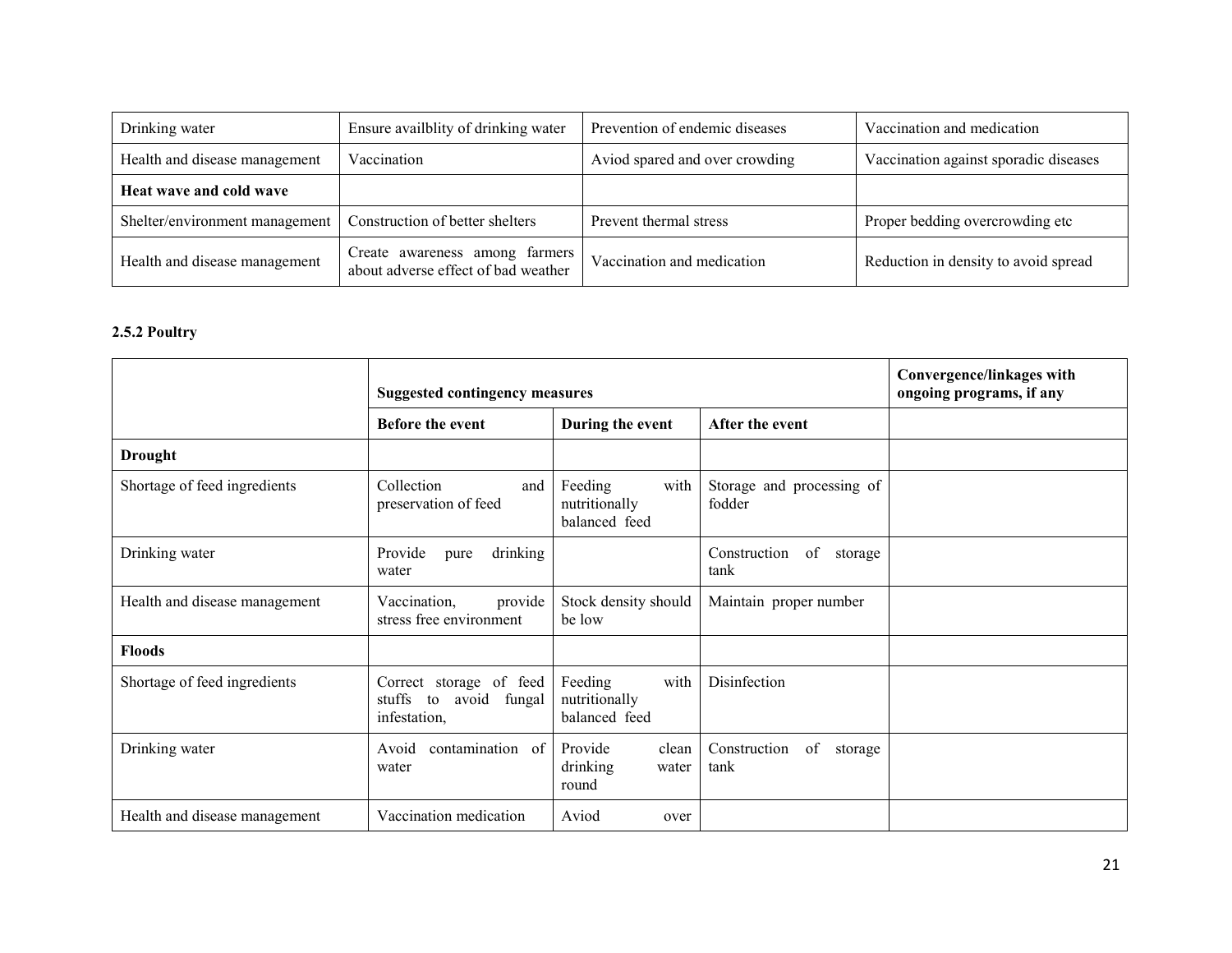|                                |                                                      | crowding                                                           |                                                                     |  |
|--------------------------------|------------------------------------------------------|--------------------------------------------------------------------|---------------------------------------------------------------------|--|
| Cyclone                        |                                                      |                                                                    |                                                                     |  |
| Shortage of feed ingredients   | Supply of concentrate feed                           | feeding<br>Avoid<br>fungal infected feed,<br>treatment if required | Disposal of damaged feed,<br>testing of feed for quality            |  |
| Drinking water                 | of<br>availability<br>Ensure<br>uncontaminated wayer |                                                                    | Disinfection<br>of<br>water<br>bodies, provide adequate<br>drainage |  |
| Health and disease management  | Avoid possibilities of<br>disease outbreak.          | Vaccination and<br>medication                                      | Proper sanitation                                                   |  |
| Heat wave and cold wave        |                                                      |                                                                    |                                                                     |  |
| Shelter/environment management | Maintenance of housing<br>condition                  | Maintenance of over<br>population                                  | Proper bedding                                                      |  |
| Health and disease management  | Awareness programmes                                 | Reduction of stock<br>density                                      | Proper vaccination                                                  |  |

2.5.3 Fisheries/ Aquaculture

|                                                             | <b>Suggested contingency measures</b> |                  |                 |  |
|-------------------------------------------------------------|---------------------------------------|------------------|-----------------|--|
|                                                             | <b>Before the event</b>               | During the event | After the event |  |
| 1) Drought                                                  |                                       |                  |                 |  |
| A. Capture                                                  |                                       |                  |                 |  |
| Marine                                                      |                                       |                  |                 |  |
| Inland                                                      |                                       |                  |                 |  |
| (i) Shallow water depth due to<br>insufficient rains/inflow |                                       |                  |                 |  |
| (ii) Changes in water quality                               |                                       |                  |                 |  |
| <b>B.</b> Aquaculture                                       |                                       |                  |                 |  |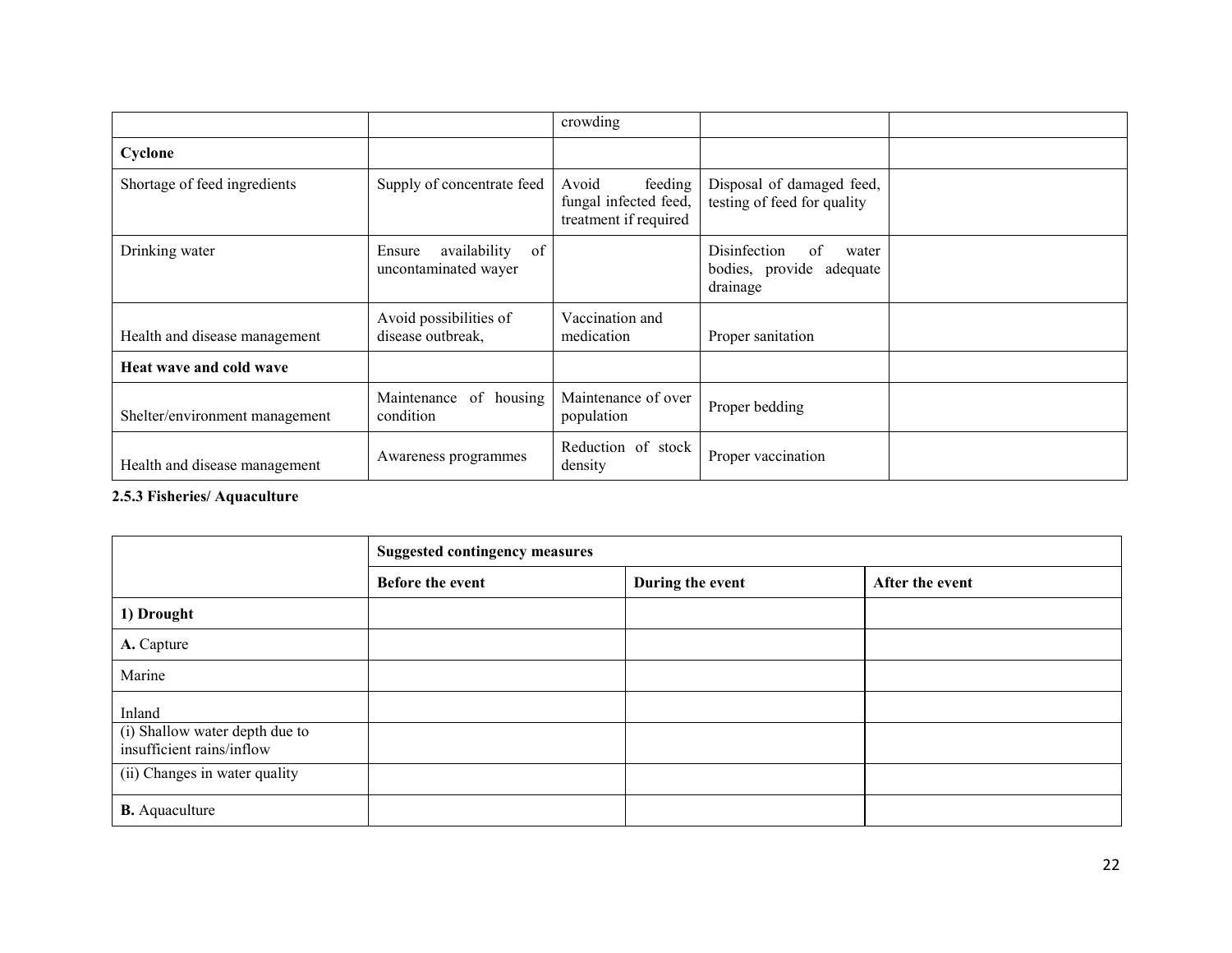| (i) Shallow water in ponds due to<br>insufficient rains/inflow          |                    |  |
|-------------------------------------------------------------------------|--------------------|--|
| (ii) Impact of salt load build up in<br>ponds / change in water quality |                    |  |
| 2) Floods                                                               |                    |  |
| A. Capture                                                              |                    |  |
| Marine                                                                  |                    |  |
| Inland                                                                  |                    |  |
| (i) Average compensation paid due to<br>loss of human life              |                    |  |
| (ii) No. of boats / nets/damaged                                        |                    |  |
| (iii) No.of houses damaged                                              |                    |  |
| (iv) Loss of stock                                                      |                    |  |
| (v) Changes in water quality                                            |                    |  |
| (vi) Health and diseases                                                |                    |  |
| <b>B.</b> Aquaculture                                                   |                    |  |
| (i) Inundation with flood water                                         |                    |  |
| (ii) Water continuation and changes in<br>water quality                 |                    |  |
| (iii) Health and diseases                                               |                    |  |
| (iv) Loss of stock and inputs (feed,<br>chemicals etc)                  |                    |  |
| 3. Cyclone / Tsunami                                                    |                    |  |
| A. Capture                                                              |                    |  |
| Marine                                                                  |                    |  |
| (i) Average compensation paid due to<br>loss of fishermen lives         | Rs 5 lakh / person |  |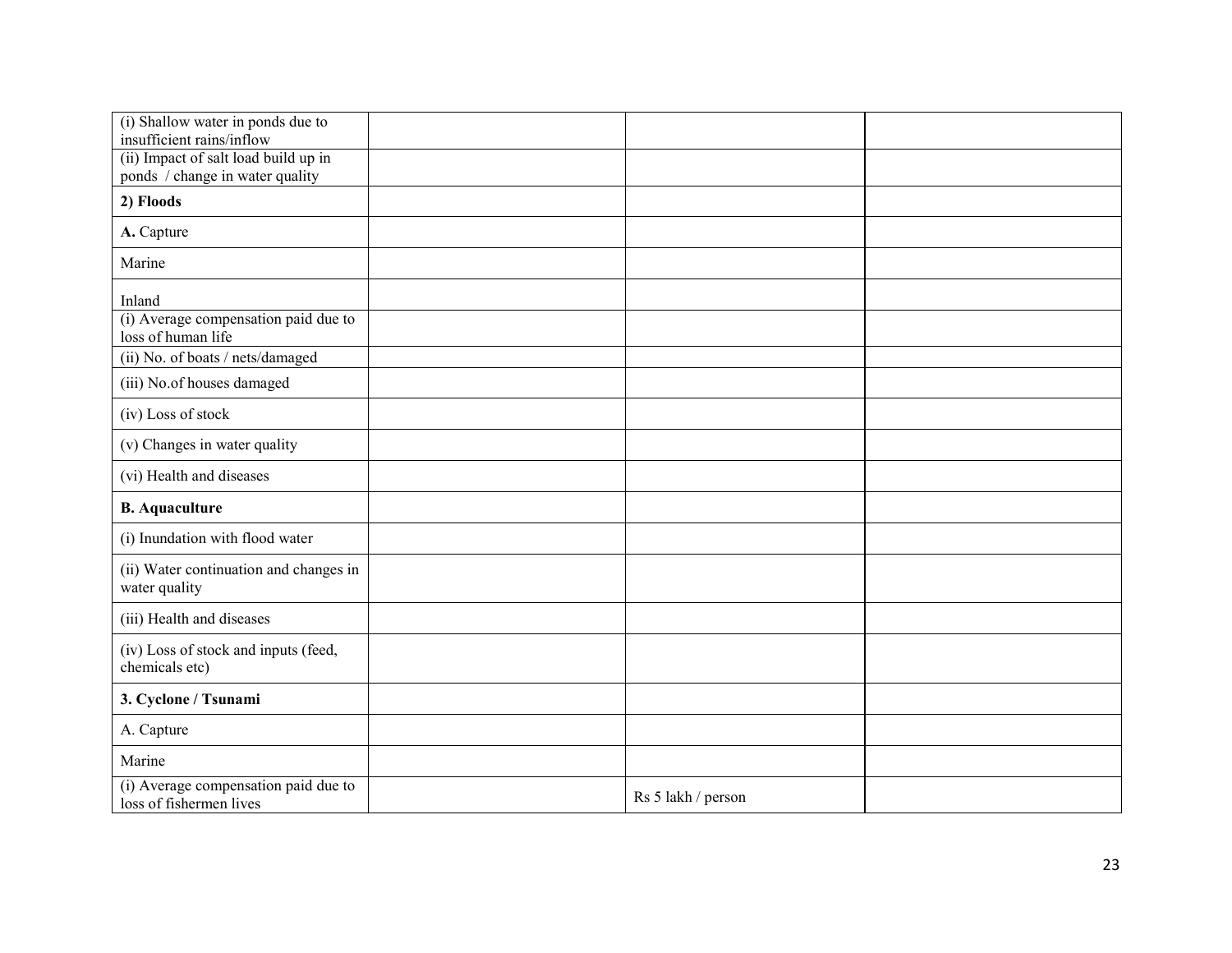| (ii) Avg. no. of boats / nets/damaged                                 |                                                                                                                                                                               |                                                                                                                                           |
|-----------------------------------------------------------------------|-------------------------------------------------------------------------------------------------------------------------------------------------------------------------------|-------------------------------------------------------------------------------------------------------------------------------------------|
| (iii) Avg. no. of houses damaged                                      |                                                                                                                                                                               |                                                                                                                                           |
| Inland                                                                |                                                                                                                                                                               |                                                                                                                                           |
| B. Aquaculture                                                        |                                                                                                                                                                               |                                                                                                                                           |
| (i) Overflow / flooding of ponds                                      | Salination<br>of pond systems<br>affe4cting freshwater fish stock<br>and fish kill                                                                                            | Assessment of loss and compensation.<br>Loss of fish stock to be compensated<br>by sedd msupply ands support ofor<br>building stock       |
| (ii) Changes in water quality (fresh<br>water / brackish water ratio) |                                                                                                                                                                               |                                                                                                                                           |
| (iii) Health and diseases                                             |                                                                                                                                                                               |                                                                                                                                           |
| (iv) Loss of stock and inputs (feed,<br>chemicals etc)                |                                                                                                                                                                               |                                                                                                                                           |
| (v) Infrastructure damage (pumps,<br>aerators, shelters/huts etc)     |                                                                                                                                                                               |                                                                                                                                           |
| 4. Heat wave and cold wave                                            |                                                                                                                                                                               |                                                                                                                                           |
| A. Capture                                                            | Fish availability will be affected<br>fish shoal can move to deeper<br>waters. Tropical fish close to their<br>upper tolerance limit so fish<br>availability will be affected | Rehabilitation of the coastal fishers.<br>Alternate livelihood enterprises.                                                               |
| Marine                                                                |                                                                                                                                                                               |                                                                                                                                           |
| Inland                                                                | Rivers can go dry affecting fish<br>gernplasm and stock will affect<br>livejood of inland fishers                                                                             | Rehabilitation of the fishers affected                                                                                                    |
| <b>B</b> . Aquaculture                                                | Perennial<br>become<br>pond<br>can<br>seasonal. Cropping intensity will<br>be reduced. The productivity will<br>be affected                                                   | Facilities<br>for<br>water<br>storage.<br>Deepening of ponds to store more<br>.Annual<br>desilting<br>should<br>water<br>become necessary |